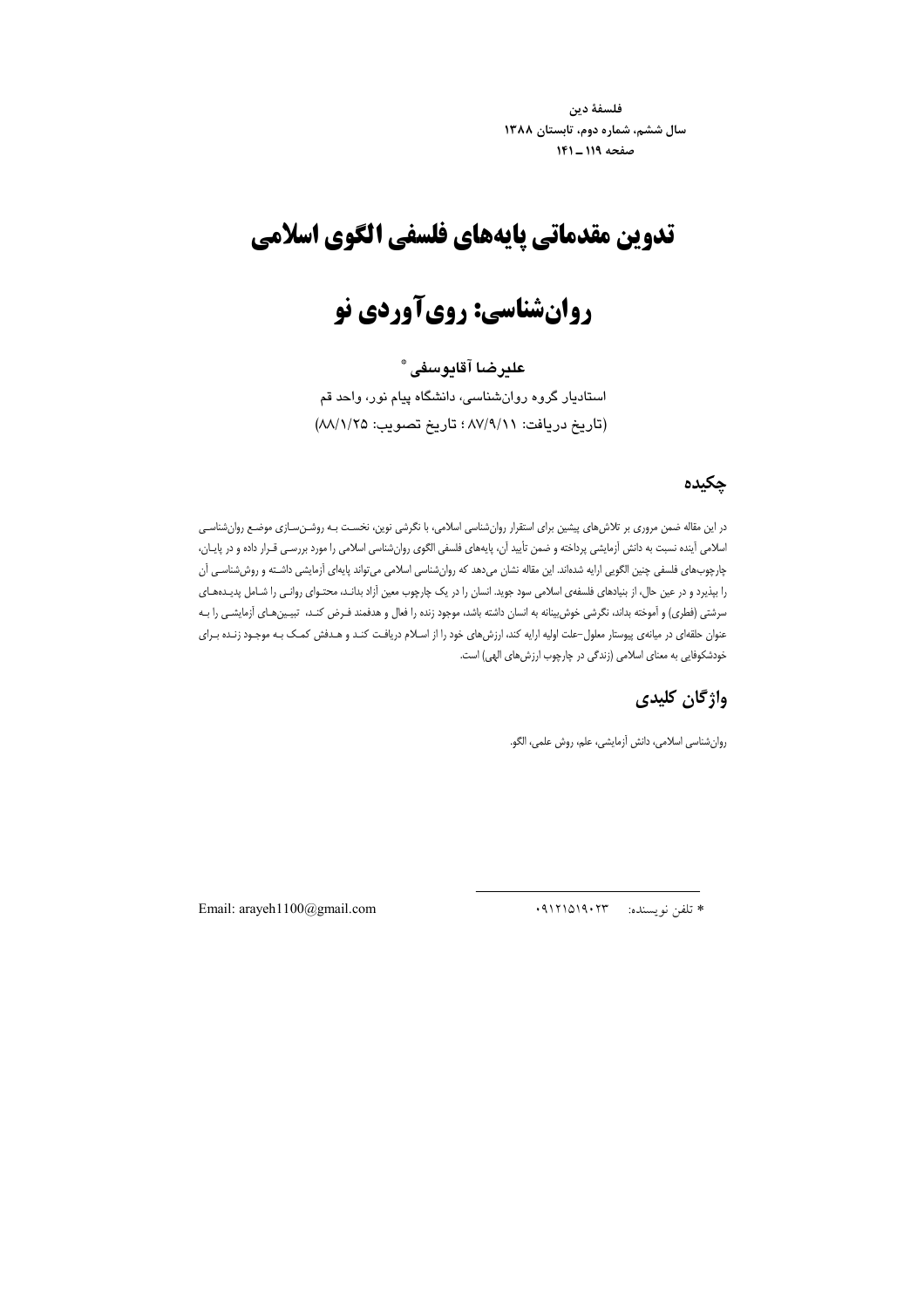#### مقدمه

از سال ۱۳۵۷ که انقلاب اسلامی ایران پیروز شد، تحولات گستردهای در همـهی جنبـههـای این کشور به وقوع پیوست. یکی از این جنبهها، میل به استقرار ارزش های الهـم در شـاخههـای دانــش اَزمايشــي ْ بــود. يژوهشــگاه حــوزه و دانشــگاه و مؤسســاتي ماننــد اَن بــه دنبــال تغييــر روششناسی علومانسانی به ویژه روان شناسی بودند. این تحول طلبـی تنهـا بـه ایـران و انقــلاب اسلامی آن محدود نمی شود. اندیشمندان مسلمان در دیگر کشـورها نیـز چنـین تـلاش۱صایی را نشان میدادند. مصر با پیشینهی دانشگاهالازهر همواره به تربیت دانشمندان علوم تجربی همراه با دروس دینی پرداخته است. برخی از این فارغ|لتحصیلان تألیفـاتی دربــارهی روانشناســی (علــم النفس) داشتهاند که در واقع روان شناسی را با محتوای اسلامی منتشر کردهانـد. بــه تــدریج و در طول سه دههی گذشته که تحولات سیاسی و پیشرفتهای فنآوری موجبـات گســترش امــواج اسلامخواهی را در جهان فراهم آورده بود، مؤلفان مسلمان دیگری در سایر کشـورها بــه انتشــار مقالات و کتابهایی در زمینهی روان شناسی اسلامی روی آوردهاند. روان شناسان مسلمان هنـد نیز کارهای زیادی در این زمینه انجام دادهاند(مثلاً حسین، ۱۹۹۶). امروزه گروهــی در جامعــهی روانشناختی استرالیا بــه ثبـت رسـیده کــه عنــوان آن دیــدگاه اســلامی در روانشناســ ۲٫ اسـت (تاریخ نمای جامعهی روان شناسی استرالیا). هر یک از این مؤلفان چه در داخـل ایـران و چــه در خارج از کشور تلاش،هایشان را در یکسی از مواضع زیـر متمرکـز کـردهانـد: ۱– رد تبیـین،هـای أزمایشی و به طور کلی، غربی دانستن روانشناسی و تلاش برای کنار گذاشتن این شـاخه از ۲-رد تبیینهای آزمایشی و تلاش برای استقرار نوعی روانشناسی فلسفی که به جای کاهش گرایی، اثباتگرایی و مانند آن از تبیینهای فلسفهی اسلامی سود می جوید. ۳- پذیرش کامل تبیینهـای أزمایشی در روانشناسی و رد هر نوع روانشناسی دینی (یا اسلامی) ۴– پذیرش کامل تبیینهای أزمایشی و تلاش برای اثبات دادههای اسلامی با تبیینهای آزمایشی، ۵– رویآورد درهـم شـده موضع نخست بیش تر مربوط به نخستین سال۱ها و حتی نخستین ماههای پس از انقلاب اسـلامی

- 1. Science
- 2. Psychology from an Islamic perspective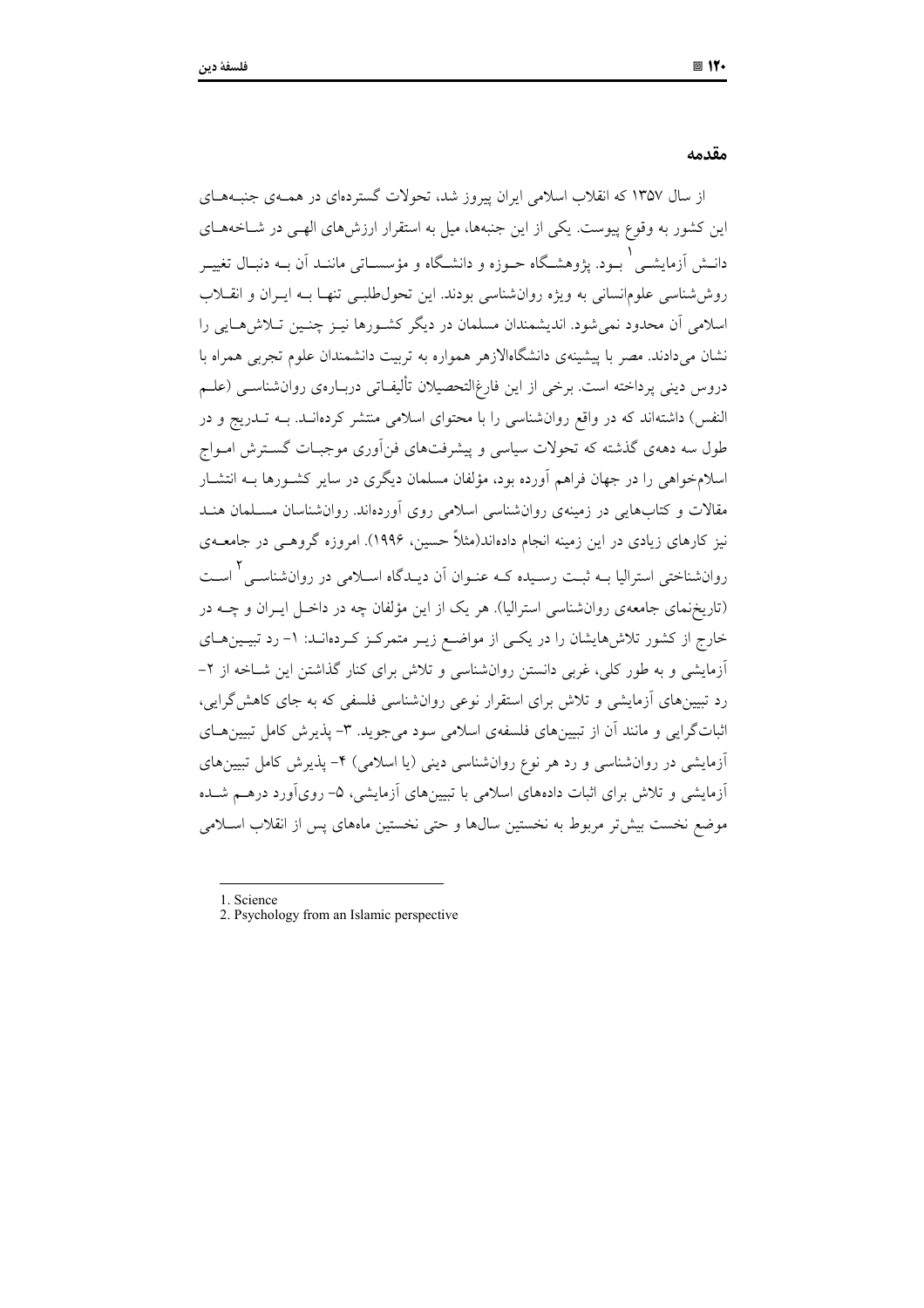که دین مداران انقلابی در هـراس از تـلاش۱صای پـیش از انقـلاب گروهـک۱هـای کمونیسـتی و سوسیالیستی و روشنفکران غربزده به مقابلهای شتابزده دست زدنـد و بـیش از آن کـه ایــن ادعاها جنبهی علمی داشته باشد، در سخنرانی ها و رسانهها آشکار می شد. ایــن رویآورد خیلــی زود به دلایل گوناگون کنار گذاشته شد. نیاز به بازسازی ایران پس از انقــلاب و نیــز تجهیــز در برابر دشمنی که خیلی زود پس از انقلاب اسلامی به ایران حمله کرده بود، موجب شــد تــا ایــن دیدگاه سطحی نگر در ایران کنار گذاشته شود. با این حال، چنین دیـدگاهی در حـال حاضـر در مسلمانان متحجري چون ييروان گروههاي القاعده، طالبان و وهابيون ديده مي شــود. موضــع دوم نیز مورد استقبال عالمان دینی و روانشناسان قرار نگرفت. پیروان این موضع بر این عقیدهاند که مذهب بایـد دامـن خـود را از روششناسـی آزمایشـی پـالایش دهـد و بـه جـای کـاربرد ایـن روششناسی که پایههای آن در تجربهگری غربی و تفاسیر ملحدانه است و از یکسو دیــن را بــه روانشناسی کاهش داده و از دیگر سو، راه را برای تفاسیر ملحدانه از دیــن بــاز مــی کنــد (بلنــد، ۱۳۸۲، ص۸۴). باید دیدگاههای دانشمندان مسلمان سدههای پیش را بـه عنـوان روانشناسـی اسلامی فرض کرده و به عنوان گامی به سوی هویت پیشین برداشتهاند. نمونهی آن قرار گرفتن درس علمالنفس در سرفصل دروس روانشناسی دانشگاهها و یا تدوین کتابهای مـرتبط بــا اَن مثل: احدی (۱۳۸۶)، نگرش عثمان (۱۳۶۷) و فرخ و ایوب (۱۳۷۸) نیز کـه بـر «نفـس» تمرکـز دارند و بیشتر به نفس فلسفی پرداختهاند تا یک موضوع روانشناختی به معنای امروزین آن ک به دنبال شناخت، تبیین، کنترل و پیش بینی رفتار است. نفس در عربی پیش تر معیادل خیود <sup>۱</sup> در فارس<sub>ه،</sub> است (هاکو <sup>۲</sup>، ۲۰۰۴، ص ۳۵۴ ؛ همان، ۲۰۰۸، ص۳۱۵) که برای روانشناسی بــه معنــای فراگیر آن نارسا است. دیدگاههای دانشــمندان پیشــین مســلمان چــه در قلمــروی فلســفه و چــه روانشناسی همواره متأثر از فلاسفهی یونانی بوده و جدا کردن ایــن مؤلفـههــا از نظریــات آنــان ناممکن به نظر میرسد. موضع سوم مربوط بـه روانشناسـانی اسـت کـه از دخالـت مـذهب در دانش ناخرسند بوده و نگران تسلط قرون وسطایی مذهب بر دانش هستند. این گـروه بــه جــای روانشناسی اسلامی، اصطلاح روانشناسی از دیدگاه اندیشمندان اسلامی را پیشنهاد میکنند ک بیش تر حکـم مـرور تــاریخی را دارد تــا یــک رویآورد علمــی. چهــارمین موضـع مربــوط بــه

1. Self

<sup>2.</sup> Haque, A (Ph D from UAE)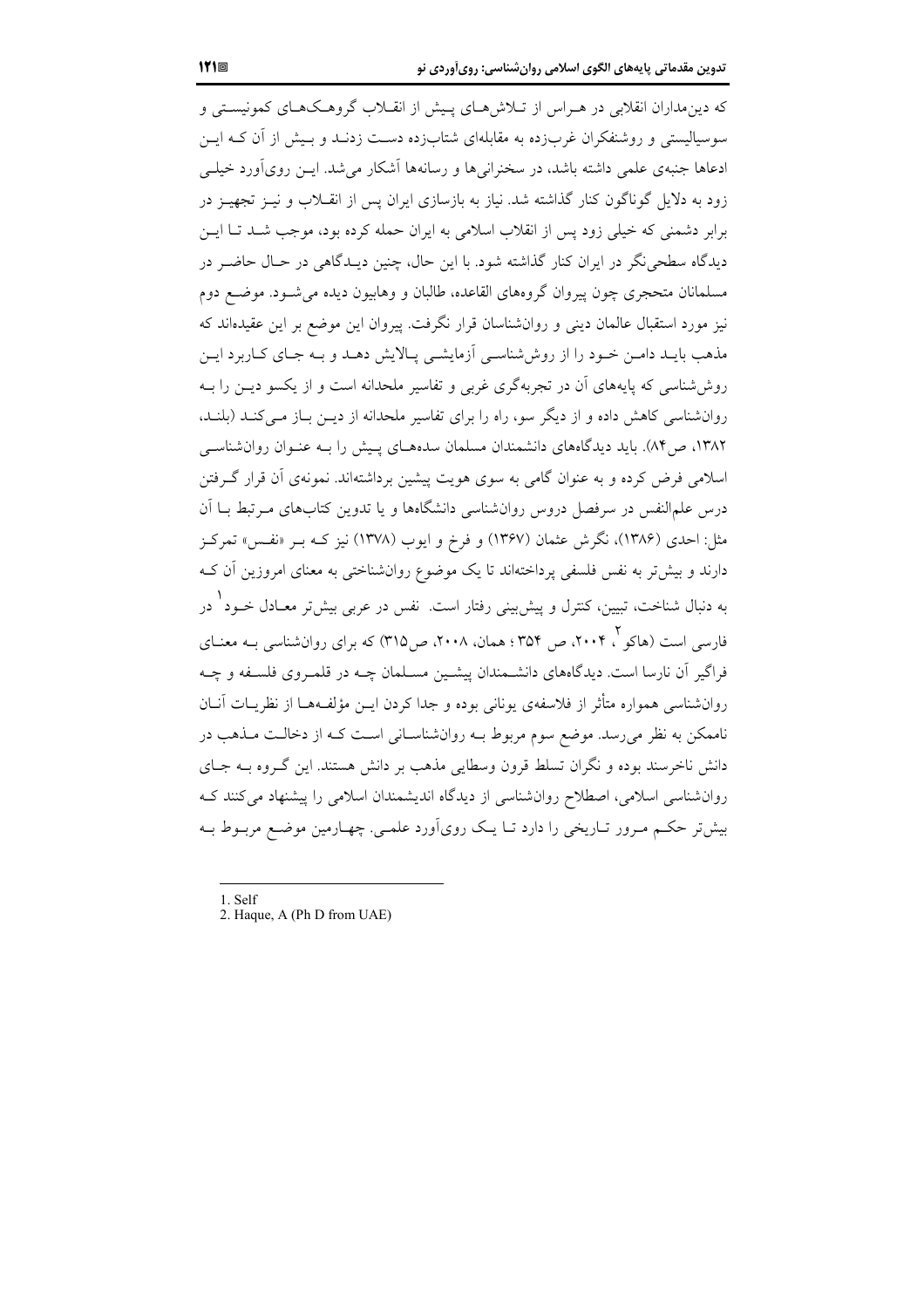روانشناسان یا عالمان دینی علاقمند به روانشناسی است که با دیدن تشابهات فراوان یافتههـای روانشناختی با اَموزههای مذهبی شورمندانه به کنار هم چیدن این اَموزههـا و یافتــههــا در یــک قالب روانشناختی هستند و نام این مجموعه را نیز روانشناسی اسلامی نهـاده و بـه آن مباهــات می کنند. آیات و احادیثی که با یافتـههـای الگـوی خاصـی از روانشناسـی همخـوانی دارنــد را برگزیده و اسلام را به آنها مستند می کنند. نمونههـایی از آن عبارتنــد از: ریاضــی (۱۳۶۰)، دفتـر همکاری حوزه و دانشگاه (۱۳۷۴). این الگوی فکری میتوانـد بـرای مـذهب بسـیار خطرنـاک باشد. از یک سو، روش شناسی آزمایشی بر پایهی یافتههای ابطال پذیر قرار دارد و از دیگر سو، اساس مذهب بر پدیدههای غیرمادی است که برای دانش آزمایشــی ناپــذیرفتنی اســت. اَخــرین موضع از یکسو مؤلفههای فلسفهی اسلامی را می پذیرد و از دیگر سو، موضع چهارم را به کبار گرفته و در عمل می کوشد تا یافتههای روان شناسی غربی را به دادههای دینی متصـل کنـد. نمـاد اصلي چنين موضعي را مي توان در اثر حسيني (١٣۶۴) يافت. او روان شناسي اسلامي را بررسي عامل حیات و آثار حیاتی طبق آموزشهای الهی و پیشـوایان اسـلامی تعریـف مـیکنـد. چنـین تعریفی از روانشناسی اسلامی مشکلاتی را به همراه دارد: نخست، حیات (کـه مؤلـف آن را بـه معنای روح گرفته است) مبهم است و مرز خود را با زیستشناسی مشخص نکرده است. دوم، شناخت عامل و آثار حیات دانشی گذشتهنگر است و به دنبال شناخت گوهر حقیقی انسان است و نمی تواند رفتارهای موجود زنده را پیش بینی کند. در ایــن رویآورد تعمــق دربــارهی موضــوع مورد مطالعهی روان شناسی اسلامی (روح) بیفایده است (حسـینی، ۱۳۶۴، ص۳۱). اینـک ایـن پرسش مطرح می شود که «اً *یا می توان یک الگوی اسلامی در روان شناسی آزمایشی تدوین کرد*»

#### موضع در برابر دانش أزمايشي

گروهی از عالمان دینی با انتقاد از روششناسی تجربهگری و کـاهش گرایـی آمیختـه بـه کارکردگرایی روانشناسی غربی، اَن را طرد میکننـد و گــاه اَن را فاقــد مبــانی اخلاقــی الهــی و سکولار میدانند. به نظر میرسـد کـه دانـش آزمایشـی ماهیتـا سـکولار نیسـت. بـرعکس، ایـن دانشمندان سکولار هستند که آن را سکولار فرض می کنند. فرانسـیس بـیکن در قـرن شـانزدهم تعارضي بين علم تجربي و مذهب قايل نبود. نيوتن نيز قانون جاذبه را قانون خداوند مي دانست. او بر این باور بود که خداوند هستی را با مجموعهای از قوانین آفریده و آن را مراقبت مے کنـد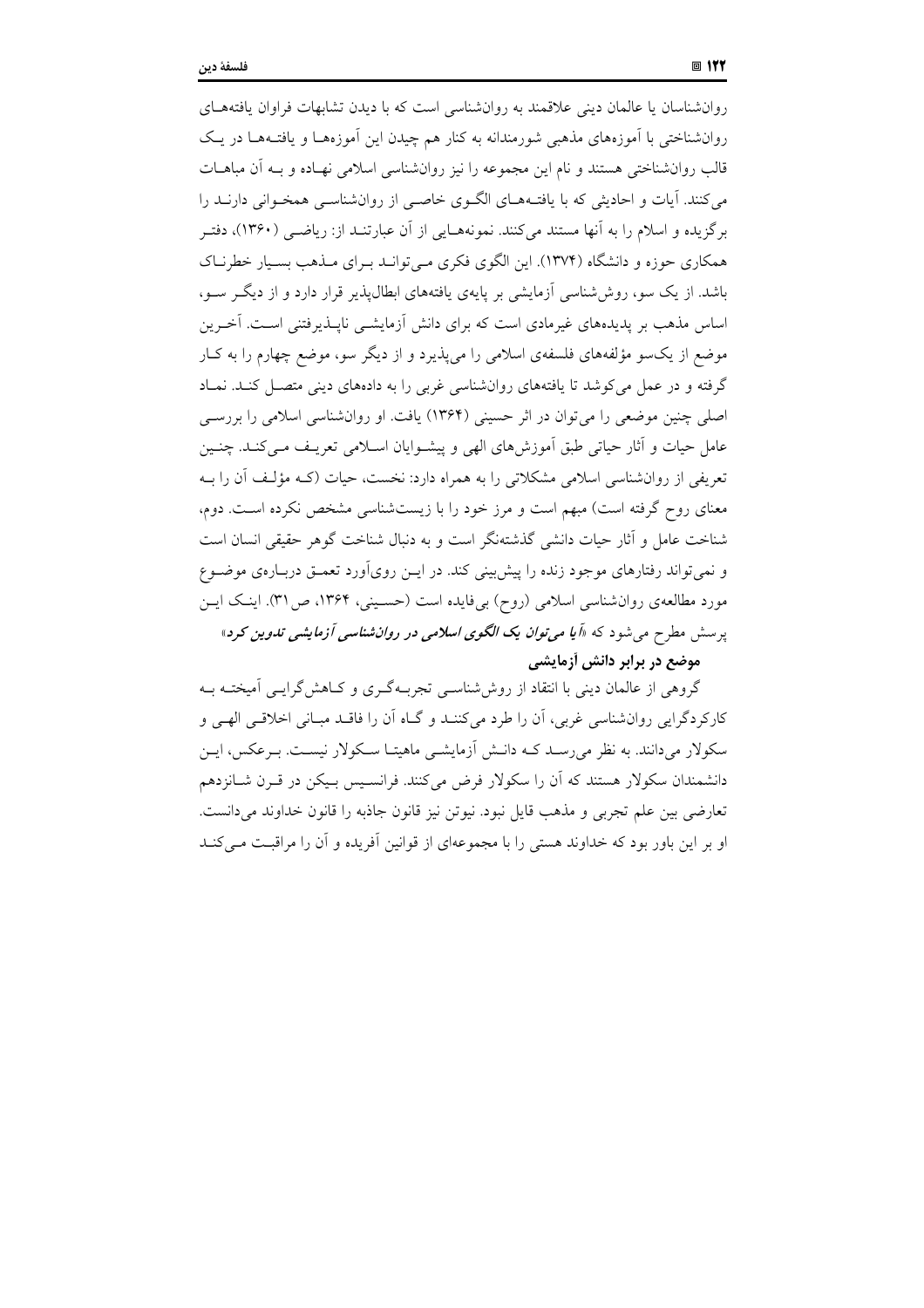(اَرگایل ْ، ۲۰۰۰، ص۱۱۸). از قرن شانزدهم که کپرنیک مسطح بــودن و در مرکــز هســتـی قــرار داشتن زمـین را زیـر سـؤال بـرد، کلیســا آن را مغــایر بــا آمـوزههــای مــذهبی دانســت. همـین چالش گریها به آرامی سکولاریزم در علوم¤جربی را گسترش داد. موضوع مناقشهبرانگیــز دیگــر نظریهی داروین دربارهی تکامل بود که سالها بین مـذهبیون و تجربـهگـران در ایـالات متحـده تعارض ایجاد کـرد (اکاشــا، ۱۳۸۷، ص۱۷۰). بــه هــر حــال، در یاســخ بــه منتقــدان اســتفاده از روششاسی تجربی می توان چنین استدلال کرد

## کارېږ د حواس پنجگانه

خداوندِ یکتا هستی را پدید آورده که بخشی از آن مادی است. سپس برای سـازش بـافتگی ۔<br>آدمی در زندگی در جهان پیرامونی حواس پنجگانه را فراهم کردهاست. این حواس در هر حال دادههای لازم برای پردازشهای خردورزانه را فراهم میکنند. استفاده از این ابزار در قـرآنکـریم نه تنها منع نشده، بلکه برای به کار گرفتن آنها سفارش شده است.

## محدود شدن به پدیدههای مشاهدهپذیر

در واقع، دانش اَزمایشی یکسره خود را محدود به پدیدههـای مشـاهدهیـذیر نمـیکنـد. در گسترهي علـم تجربـي دو ديـدگاه متمـايز را مـي تـوان بازشـناخت: الـف- واقـع گرايـان، ب-ضدواقع گرایان. واقع گرایان دانش آزمایشی را تبیین درست و دقیق جهان تعریـف مـیکننـد. در حالی که ضدواقع گرایان هدف علم تجربی را تبیین درست و دقیق دربارهی بخش مشـاهدهپـذیر جهان تعریف می کنند. بخش بزرگی از یافتـههـای علمـی توسـط فیزیـکدانـان، روانشناسـان، اخترشناسان و مانند انها تولید میشود کـه بــه مطالعــهی پدیــدههــای عمــدتا غیرقابــل مشــاهده می پردازند. از نظر ضدواقع گرایـان ایـن مطالعـات سـودمند نیسـت یـا دسـت کـم بایـد آنهـا را افسانههای سودمند در نظر گرفت که به پیش د علم کمک مـیکننــد (اکاشــا <sup>۲</sup> ، ۱۳۸۷، ص۷۸). پرداختن به پدیدههای غیرقابل مشاهده سطوح گستردهتری هم یافته و به پدیدههایی کـه امـروزه غیرمادی تلقی می شوند نیز گسترش یافته است. نظریهی میدانهای شکل سـاز (معظمـی، ۱۳۷۸، ص ۱۴۵) نیز مثالی در همین زمینه است.

1.Argyle, Michael

2. Okasha, S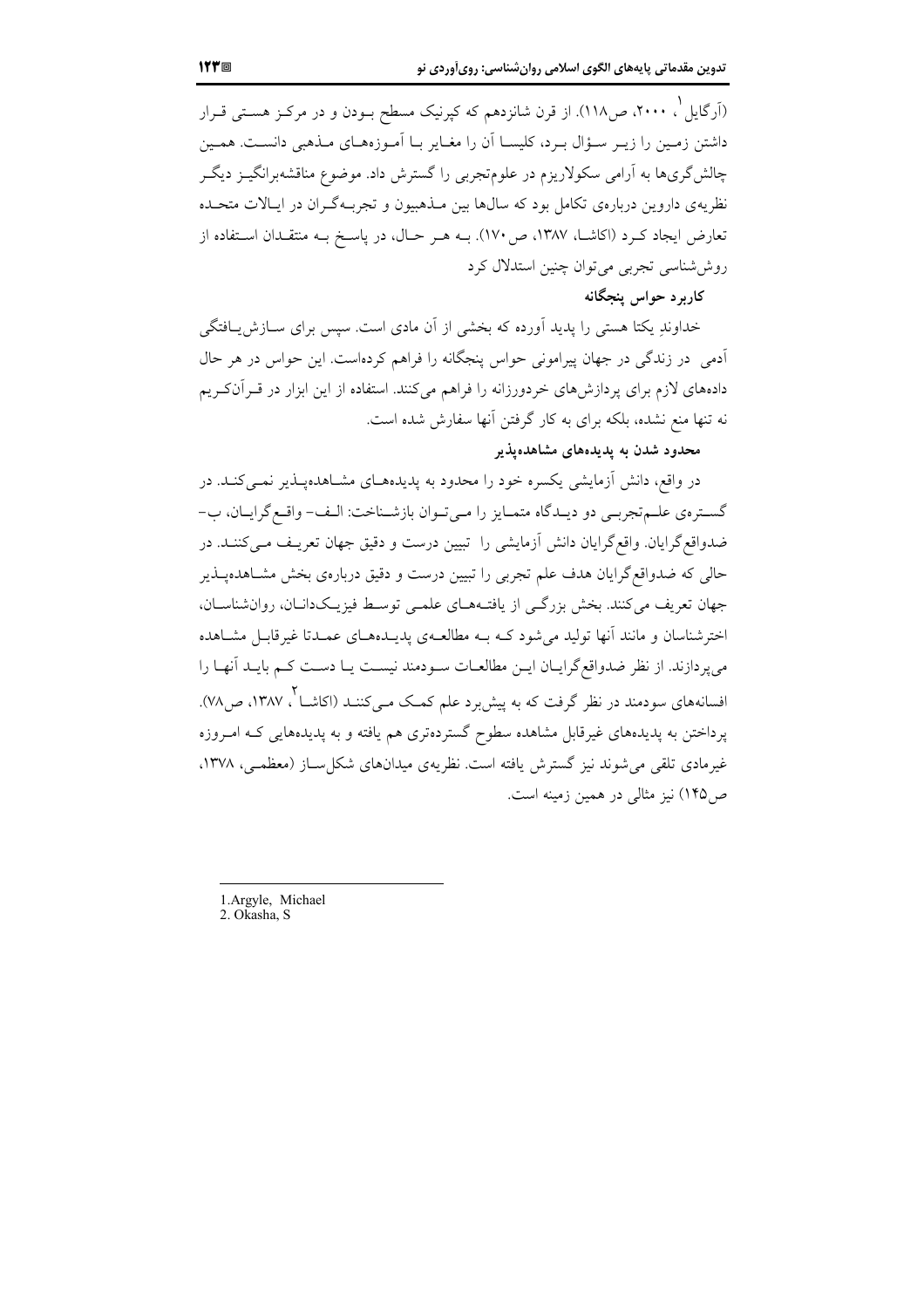ابطال پذیری پافتههای آزمایشی

دانش آزمایشی بر این باور است که در مطالعهی پدیدههـا، تغییـرات مشـاهده شـده همگـی ناشی از دستکاری متغیر مستقل نیستند. یژوهشگر با همهی تلاشی که برای کنترل سایر متغیرهـا به کار می بندد، همواره از ثابت نگهداشتن برخی از متغیرها به دلیل عدم شناخت آنها و یا فقــدان ابزار مناسبی برای اندازهگیری آنها ناتوان است (مکگیگان، ۱۳۷۷، ص۹). به زعم یویر <sup>۱</sup> (۱۳۷۰، ص۴۴) باید میان ابطالپذیری و ابطال<sup>۲</sup> تمایز قایل شد. ابطالپذیری تنها یک احتمال ولو بسـیار اندک را در نظر می گیرد. احتمالات یا نظریهی بخت در آمار که پایهی تصمیمگیریهای تجربے را فراهم میکند، ما را منطقا از به کار بردن واژههای اثبـات و رد داوری گـزارههـای آزمایشــی بازمیدارد. یافتههای علمی در حد توان خود مـیتواننـد نقـیض گـزارههـای خـود را رد کننـد. (سروش، ۱۳۸۲، ص۲۱) هر چه قانونی بتواند بیشتر منع کند، علمیتر است. از آنجا کـه بـر پایهی قانون احتمالات خطا در به نهایت به صفر می رسد، بنابراین، دانـش آزمایشــی در حقیقــت هیچ گاه نمی تواند بدون خطا باشد و درستترین علم در این معنا از نگ|ه یکتاپرسـتان تنهـا در اختيار خداوند خواهد بود.

#### يايەھاي فلسفى مشركانه يا ملحدانه

در دانش آزمایشی دلیل قاطعی برای رد اَن محسوب نمیشود. این بخـش از دانـش بشــری (علوم تجربی) به شکل امروزی خود در غرب به دنیا آمده و طبیعی است که از آبشخور فلسفی زادگاهش تغذیه شود. کوتـاهی یکتاپرسـتان بـه ویـژه مسـلمانان در تـدوین پایـههـای فلسـفی یکتایر ستانه با رد فرآوردهی دانش جبران نخواهد شد.

## دانش آزمایشی و اخلاق

اگر چه بسیاری از دانشمندان غربی دارای اندیشههای سکولار کوشیدهاند، دانـش اّزمایشـی را پالوده از اخلاق تعریف کنند. با این حال، علوم تجربی همواره در یک مدار اخلاقی حرکت می کنند. دانش آزمایشی به روشنی می کوشد تا گزارههای خود را با مشاهدات بے طرف محک بزند. با همهی اینها، پژوهش های آزمایشی همواره و در سرتاسر روند خود نیازمند داوری است.

<sup>1.</sup> Popper, KR

<sup>2.</sup> Falsification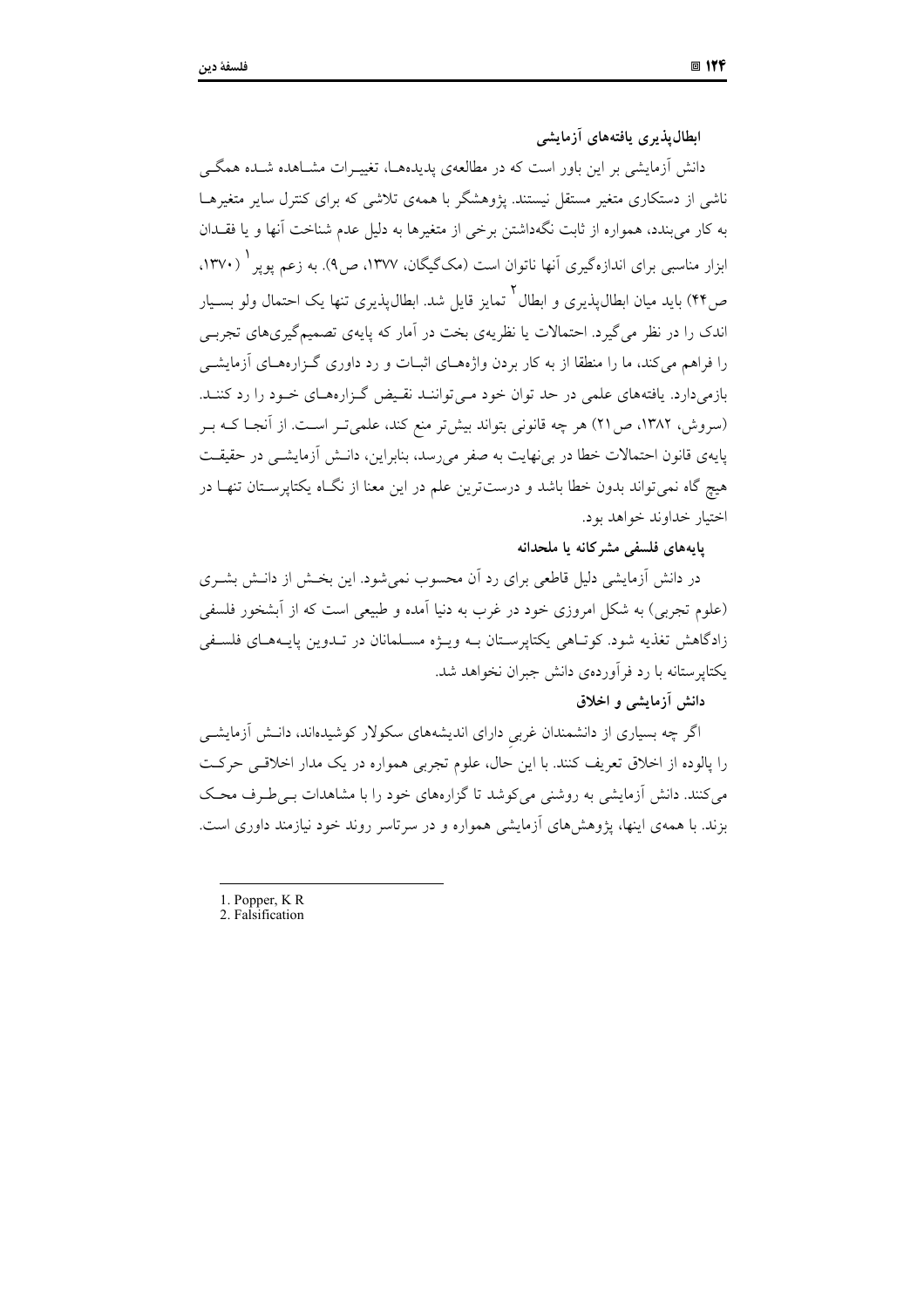همین داوری است که مستلزم به کارگیری «اخلاق» در تصمیمگیـری تجربـی اسـت. بسـیاری از متخصصان و روش شناسان دانــش أزمايشــي چنــين روابطــي را بــراي علــوم تجربــي و اخــلاق برشم دهاند (اكاشا، ١٣٨٧، ص١٧۶؛ تالمن، ٢٠٠٣، ص١٣۴). اخلاق نه تنها مسير يـژوهش هـاي آزمایشی را تعیین می کند، بلکه در سرتاسر آن هرگاه به تصمیمگیری نیاز باشد ارزش های فـردی دانشمند را درگیر می کند. بخش دیگر، دخالت ناهشیار ارزش ها است که به دلیل عـدم هشـیاری پژوهشگر میتواند اثرات غافلگیرکنندهای داشـته و نتــایج را تــورش <sup>(</sup>دار کنــد. مجموعــهی ایــن استدلالات به ما می گویند که رویآوردهای طرد دانــش آزمایشــی، طـرد مــذهب و متافیزیــک و التقاط آنها هیچکدام سودمند نیسـتند. اگــر روششناســی آزمایشــی بــر بخشــی از هسـتـی پرتــو میاندازد (چنان که رفاه امروزین تا اندازهای ناشی از پیشرفتهای فناوری است) می تـوان از آن برای شناخت بخشی از جهان استفاده کرد. مشکل جهتگیری غیراسلامی علوم تجربی امـروزی غرب نه از راه تکفیر یا طرد که با تدوین الگویی اسلامی قابل حـل اسـت. چنـین الگــویی تنهـا زمانی می تواند سودمند باقی بماند که بتوانــد بــا روش شناســی آزمایشــی رفتــار کنــد و هنگــامی مي توانـد پايـدار و متمـايز بــاقي بمانــد كــه بتوانــد بــر پايــهي فلســفهي اســلامي و ارزش&ـاي یکتایرستانهی اسلامی فعالیت کند. بنابراین می توان چنسین فرضـیهای را در پاسـخ بـه پرســش پژوهش در نظر گرفت: می توان الگویی از روانشناسـی آزمایشـی بـر پایــهی فلسـفهی اسـلامی تدوين کړ د.

پایههای فلسفی الگوهای رایج روان شناسی

برای آن که به مطالعه پایههای فلسفی روانشناسی در الگوهای رایج بپـردازیم، بــه تعریــف این قلمروی علمی باید مبادرت کرد. روانشناسی به عنوان *علم مطالعه رفتـار موجـود زنــده* بــه مطالعهی رفتار تا آخرین مرزهای زندگی در پدیدههای هستی می پردازد. یکسی از پرکاربردترین اهداف روانشناسی، ایجاد و افزایش سازش یافتگی موجـود زنـده بـا جهـان (برونــی و درونــی) است. رویآوردهای گوناگون در روانشناسی به دنبال تبیـین رفتـار موجـود زنـده هسـتند. امـا پیچیدگی پدیدههای زنده به ویژه انسان سبب میشود که هر رویآورد گوشهای از این پدیــده را بزرگنمایی کرده و مورد مطالعه قرار میدهد. هدف تمامی مطالعات روانشـناختی رفتـار اسـت که در نهایت به شخصیت منتهی می شود. پس به نوعی مضمون سخن مای لی و روبرتو (۱۳۸۰،

1. Bias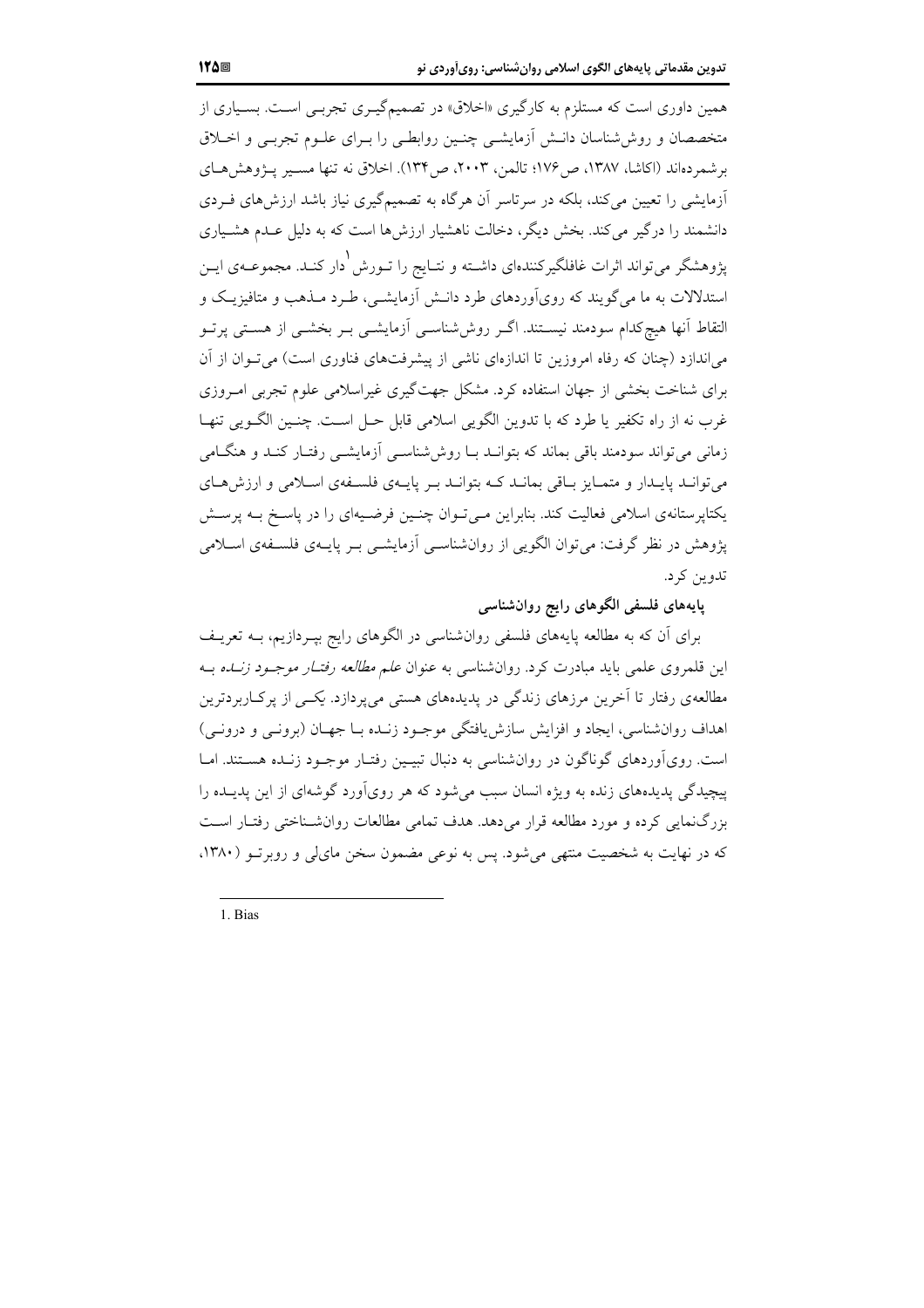ص) را می توان چنین دانست که هدف روانشناسی کشف شخصیت (سـازمان روانـی) اسـت. فلسفه نیز عبارت است از پاسخ دادن به پرسشهای اساسی دربـاره ماهیـت دانـش، واقعیـت و اصـول اخلاقـي (تاگــارد '، ۲۰۰۸، ص۱۲). روانشناسـي بـرخلاف فلســفه و همســو بــا ســاير قلمروهای دانش آزمایشی به مطالعهی مسایل آزمون پذیر می پردازد (مکگیگــان، ۱۳۷۷، ص۳۶). برای تدوین الگوی اسلامی در روانشناسی با پذیرفتن مفروضات بالا بایستی به مرور پایــههــای فلسفی الگوهای رایج در روانشناسی بپردازیم. در حال حاضر، پنج الگو در روانشناسـی وجــود دارد که هر کدام اَبشخور فلسفی متفاوتی دارنــد. بــه منظــور مقایســهی الگوهــای روانشــناختی بایستی معیارهایی را در نظر بگیریم که روی یک پیوستار قرار دارند. هر نظریه در هـر معیـار در جایی از این پیوستار قرار دارد. بـه نظـر مـیررسـد، مهـمترین معیارهـای مقایسـهی الگوهـا **در** روانشناسی چنان که پارهای مؤلفان معتبر به آنها اشاره کـردهانــد (مــارکس، کرونــان، هیلــیکس، ۱۹۸۸؛ شولتز و شولتز، ۱۳۷۰) به این شرح میباشند: *الف- اراده آزاد در برابر جبر:* الگویی ک به وجود ارادهی آزاد در پدیدههای زنده باور دارد، او را در شکل گیری سرنوشت خویش ستهیم می داند. به او امکان می دهد تا رفتارهایش را انتخاب کند، تنظیم کند و برای هر انتخابی تصـمیم بگیرد. در این حالت، موجود زنـده رفتـار را از خـود صـادر مـی کنـد. کـران دیگـر ایـن معیـار جبرگرایی قرار دارد که پدیدههای زنده را ناچار به رفتار کـردن در شـرایط مشـخص مـی(انـد. موجود زنده از خود اختیاری ندارد و تنها بر پایهی شرایط رفتار خاصی را نشـان مـی،دهــد. ب-*خوش بینی در برابر بدبینی:* در یک کران از این پیوستار باور به حرکت موجـود زنـده بـه سـوی کمال، تعالی، شکوفایی و بھزیستی وجود دارد. بنابراین، می توان به او اعتمـاد کـرد تـا خـود راه خویش را بیابد. در کران دیگر این اعتقاد وجود دارد که موجود زنده در شرایط عادی بـه سـوی پرخاشگری، بدی و موقعیتهای نادرست حرکت میکند. ج- خردگر*ایـی در برابـر بـیخـِـردی:* برخی از الگوهای روانشناختی اَدمی را فطرتا خـردورز تلقـی مـیکننـد و اَنهـا را پدیـدههـایی می دانند که در شرایط معمول منطقی رفتار میکنند و نیروی اصلی هدایتکنندهی رفتار آنها خرد است. در برابر آن، برخی از الگوها آدمی را فطرتا هیجانی میدانند که نیروهای هدایتکننده باید آنهـا را مهـار كـرده و در مسـير درسـت و جامعـهپسـند قـرار دهنـد. *د- كلـينگـري در برابـر جزیی نگری:* در یک سو نظریههایی را می توان جای داد که بر مطالعه و در نظر گرفتن هســتی و

1. Thagard, P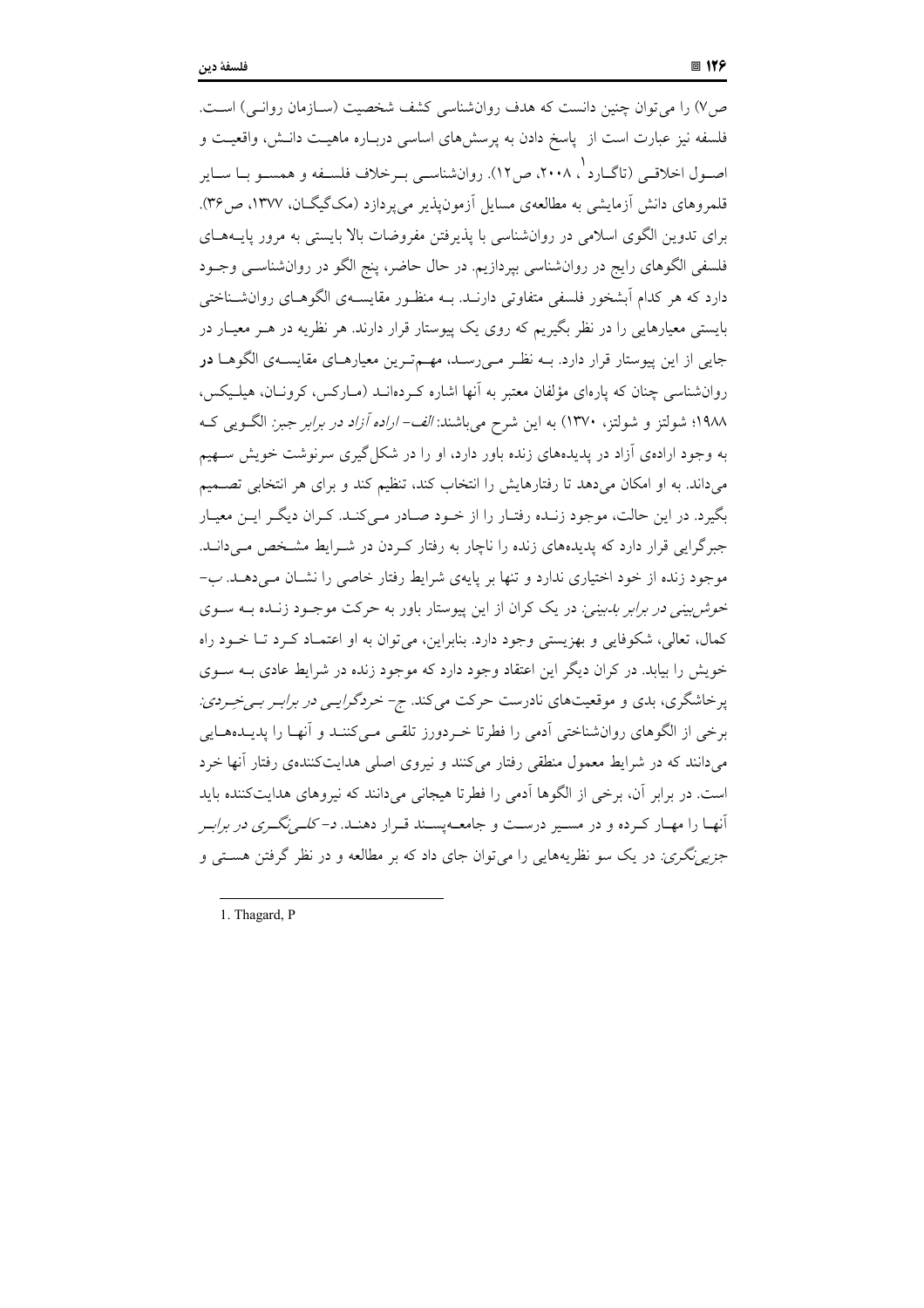جانداران در وضع کلیشان را مدنظر قرار می دهند و معتقدنـد کـه جداسـازی آنهـا بـه شـناخت درست اّنها اّسیب می رساند. در برابر این الگو، نظریههایی قرار دارند کـه معتقدنـد بــدون ســاده کردن پدیدههای پیچیده، فهم درست آنهـا ممکـن نخواهـد بـود. *ه- سـاختی:گـری در برابـر محیطگرایی:* ساختی نگری به معنای باور به وجود یک ساختار روان شناختی در موجـود زنــده و اثر تعیین کنندگی اَن بر رفتار است. در مقابل، محیطگرایان معتقدند که موجود زنده از خود هیچ ساختار روان شناختی معینی نداشته و رفتارهای او در واقع، پاسخی به محرکهای برونی هستند. بنابراین، آن چه رفتار را تبیین و پیش بینی میکند، متغیرهای محیطـی و عوامـل اثرگـذار برونـی هستند. *و– تغییرپذیری در برابر تغییرناپذیری:* این که موجود زنده میتواند در طول زمـان تغییــر کند، یا آن که یک پدیدهی از پیش شکل گرفته و غیر قابل تغییر است موضـوع متمـایز کننــدهی بسیاری از نظریهها است. *ز–کنش گری در برابر واکنش گری:* در یـک سـو، نظریــههـایی قــرار می گیرند که موجود زنده را اساسا فعال و کنش گر می دانند که می کوشد بـه دلایــل گونــاگون از خود رفتار صادر کند. در برابر آن، نظریههایی قرار دارند که پدیدههای زنده را در شرایط عـادی منفعل یا واکنش گر میدانند که تنها در حضور محرکها و شرایط مناسب رفتار معینی را از خود نشان میدهند. *ح- تمرکز بر هشیاری در برابر غیرهشیاری:* هشیاری معیـار مهمـی در مقایســهی نظریههای روانشناختی است. برخی از الگوها آدمی را پدیدهای کاملا هشیار فـرض مـی کننــد و غیرهشیاری را نیذیرفته یا اهمیت آن را بسیار ناچیز می دانند. در مقابل نظریههای دیگر، نــه تنهـا وجود غیرهشیاری را میپذیرند، بلکه اصالت سرچشمگی رفتار را به غیرهشیاری میدهنـد. ط-*کارکردگرایی در برابر هدف گرایـی:* تأکیـد بـر اهمیـت کـنشوری یـا کـارکرد رفتـار بخشـی از ویژگی های تعداد زیادی از نظریههای روانشناختی است. در برابر نظریههایی هستند که به جای کارکرد، بر اصالت هدف رفتار تأکید میکنند، البته می توان معیارهای جزیی تـری را نیــز در نظـر داشت. مانند: میزان عینیت محتوایی و روش شناختی یا ماشین گرایی، تجربه گری، منطقی گرایـی، یگانگی – دو گانگی فرایندها و طبیعت گرایبی – فراطبیعت گرایبی (مبارکس، کرونیان، هیلیکس، ۱۹۸۸، صص۱۰۴–۱۰۵).

#### الگوی ; بستشناختی

الگوی زیستشناختی جاندار را یک ماشین بسته می پندارد که هم سازش نایافتگی هـا و هـم سازش یافتگی ها ناشبی از عوامل عضوی مشاهدهیذیر درون جاندار هســتند کــه بــه نوبــهی خــود پاسخی به محرکهای عینی برونی (بیرون از بدن جاندار) هستند. این الگو نگرشی کارکردگر ایانه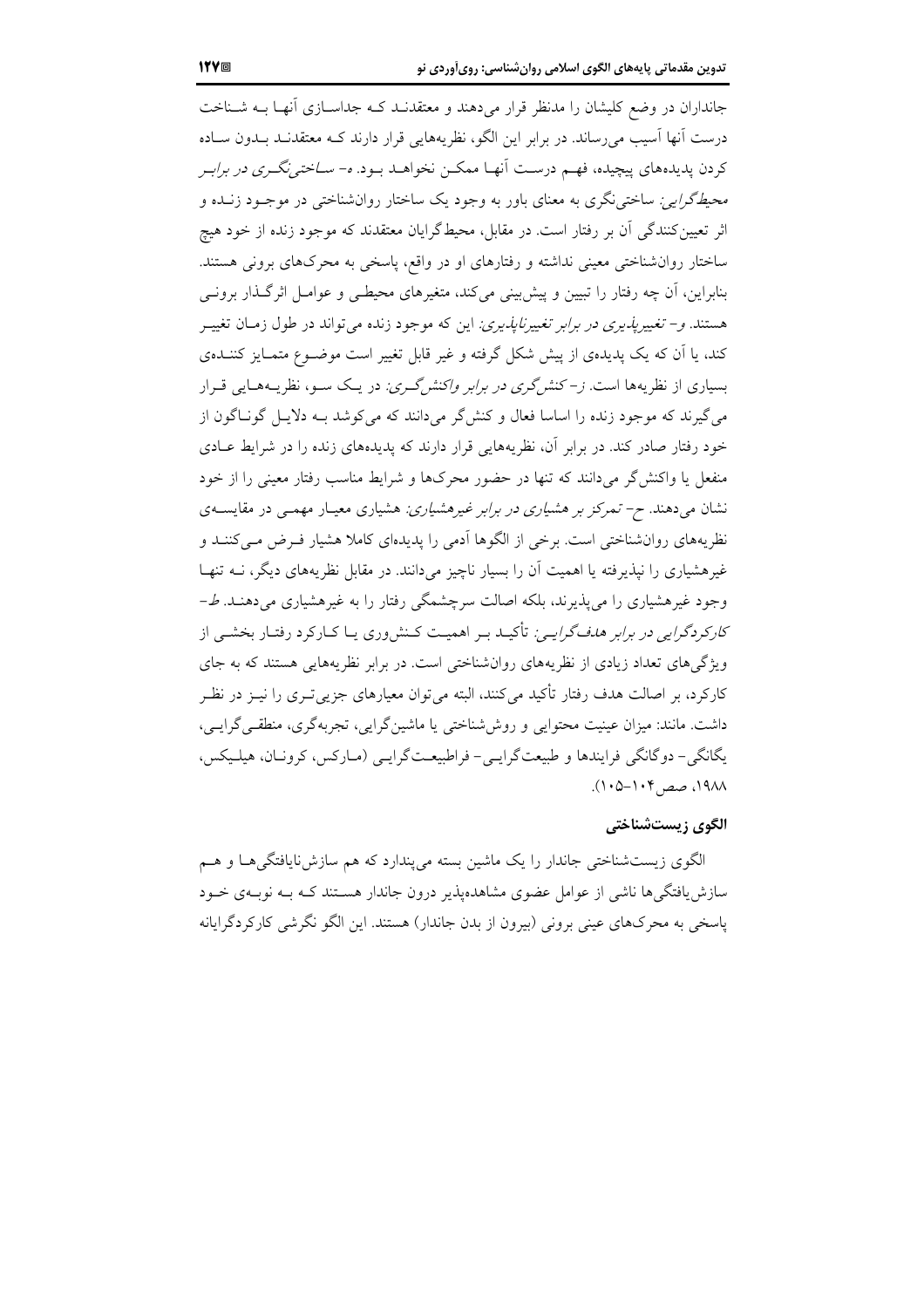و جبرگرایانه دارد. نه خوش بین و نه بدبین است. عمدتا جزیبی نگر است و موضع خنثی از نظـر خردگرايي دارد. در واقع آدمي را در آغاز تولد ماشيني بدون شعور ويژه ميداند كه خردورزي يا ناخردورزی این ماشین بی معنا خواهد بود. این الگو محیطگرا است. یعنی معتقد به وجـود یـک ساختار روانشناختی در درون جاندار نیست، بلکه می پندارد که محرکهای محیطی سبب راه افتادن فرایندهای عضوی در جاندار مے شـوند (شـولتز، ۱۳۷۰، ص۹). الگـوی زیسـتشـناختی جاندار را تغییرپذیر و عمدتا واکنشگر در برابر محرکهای برونـی و درونـی در نظـر مـیگیـرد (سروش، ۱۳۸۲، ص۱۶). فرایندهای منجر به رفتار را نه ناشی از یک شعور هشیار و نـه یـک شعور غیرهشیار، بلکه در نتیجهی فرایندهای زیستشناختی غیرارادی میداند که موجـود خـود نسبت به پدیدههای اطراف خود به عنوان یک «مـن» هشـیار عـالی توجـه نـدارد. بلکـه همـهی توجهات و هشیاریهای موجود ناشی از رویدادهای سینایتیک عصبی است. نظریات ایــن الگــو هم از عینیت محتوایی و هم عینیت روششناختی برخوردارند (مولر، ۱۳۶۷، ص ۲۵۱).

## الگوي روان پويشي

در این الگو مجموعهای از نظریههای گوناگون وجود دارند که وجه اشتراک اّنهـا اعتقــاد بــه وجود یک سازمان روانی یکپارچه که اجزای آن ضمن تعاملات همـراه بـا متقابـل و متضـاد، در نهایت یک کارکرد واحد را به نمایش می گذارند. به جز نظریهی روانکاوی فروید که نسبت بـه آینده اَدمی بدبین است و معتقد است، اَدمی همواره نیازمند عوامل هدایتکننده است تا او را در چارچوب قواعد اجتماعی نگهدارند، سایر نظریهها که به نظریات نـوروانکـاوی شـهرت دارنــد، عموما خوش بین بوده و معتقدند که آدمی لزومـا توسـط محـرکهـای غیرهشـیار ضـداجتماعی هدايت نمي شود. بلكه مي تواند به سوى كمال و تعالى حركت كند. نظريههاى ايـن الگـو عمــدتا ذهنی گرا بوده و عینیت روش شناختی و حتی محتوایی کـمتـری دارنــد. بسـیاری از گـزارههــای فرويد اَزمونيذير نبوده و به لحاظ محتوايي به هر شكلي قابل تفسـيرند. ايــن فقــدان عينيــت در نظریههای دیگر این الگو مانند نظریات آدلر، یونگ، فرام، هورنای و اریکسون نیــز بــه درجــات گوناگون قابل مشاهده است (شولتز و شولتز، ۱۳۸۰، ص۳۷۲–۳۹۵؛ مـای(پی و روبرتـو، ۱۳۸۰، ص ۶۷–۸۳). با این حال، عمدهی ایـن نظریـههـا هـدف\$ـرا بـوده، بـه جـز نظریـه فرویـد کـه جبر گرایانه، پیدبین و نیاخردگرا است (هیأت مؤلفیان، )، سیایر نظرییات این الگ و خردگیرا، خوش بین و معتقد به ارادهی آزاد هستند (شولتز، ۱۳۸۰، ص۴۶–۱۸۲). نظریات این الگو همگی ساختگرا و کلی نگر بوده و عمدتا معتقد بــه وجــود غیرهشـیاری و کــنش گــری موجــود زنــده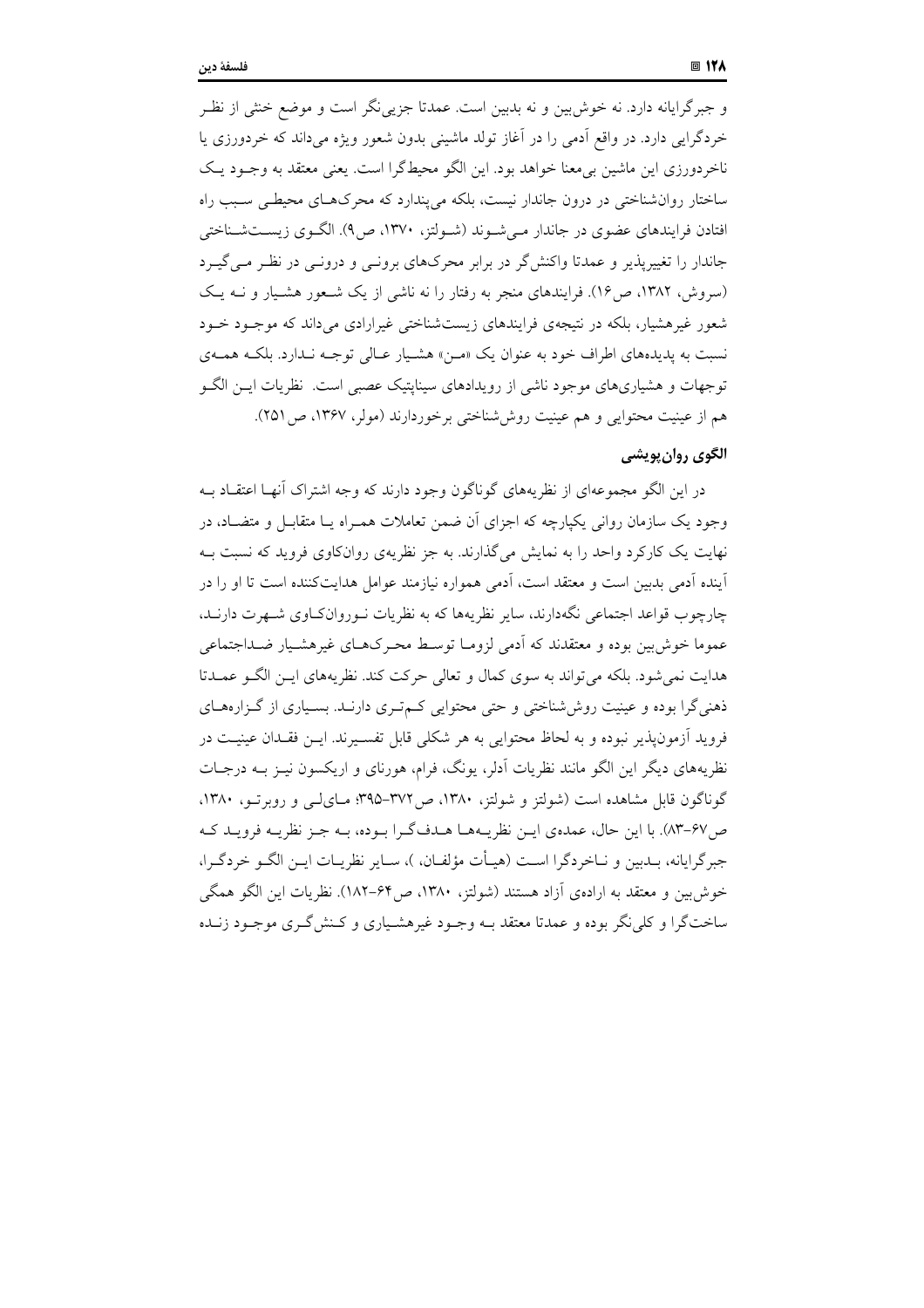هستند. یعنی به وجود یک ساخت روانی اعتقاد داشته و بر فرایندهای کلی درون موجـود زنــده تأکید می کنند. فروید تغییر را به دشواری و زیر شرایط ویژه مانند روانکاوی می پذیرد، در حالی که سایر نظریات این الگو فرد را کاملا تغییریذیر فیرض مے کننـد. بـرخلاف نظریــه فرویــد کــه غیرهشیاری را پایهی رفتارهای اَدمی می(داند، سایر نظریات تأکیــد بــه مراتــب کــمتــری بــر اثــر تعیین کننده ناهشیاری بر رفتار دارند(مارکس و کرونان-هیلیکس، ۱۹۸۸، ص۲۰۳–۲۲۹).

#### الگوی ,فتاری

وجه اشتراک نظریات این الگو عینیت محتوایی و روششناختی است. در واقع عینیت پرچم رفتارنگرهای اولیه است که می کوشیدند تا روانشناسی را همچون فیزیک و شیمی عینـی کننـد. آنها معتقد بودند که روانشناسی تنهـا بــه مطالعــهی پدیــدهــای قابــل مشــاهده و انــدازهگیــری مبی پر دازد. (واتسـون، ۱۹۱۳، ص۱۵۹) روانشناسـی را شـاخه کـاملا آزمایشـی و عینـی نـاب علوم طبیعی میدانست. او پایهگذار رفتارنگری بـوده و کـاملا بـه کـارکردگرایی اعتقـاد داشــت. نظریات رفتارنگر کاملا کارکردگرایانه، جبرینگر، واکنش گـرا، عینـی، جزیــی نگـر، ماشــین گـرا، تغییرپذیر، متمرکز بر هشیاری ًو محیطگرا هستند. این نظریات از نظر خردگرایی و خوش بینبی خش بوده و اعتقادی به وجود هدف مثبت یا منفی از قبل تعیین شیده در افیراد یبا خردگرایانیه بودن رفتارهای جاندار ندارند (مارکس، کرونان-هیلیکس، ۱۹۸۸، ص ۱۷۱–۱۹۶). البتـه امـ وزه عینیتگرایی افراطی آن اندکی کاهش یافته و به جای مطالعه رفتارهای صرفا قابـل مشــاهده، بـه قابل اندازهگیری بودن رفتارها بسنده می کنند.

## الگوي انسانينگر – هستينگر

نظریههای این الگو که به دلیل اعتراض به جبرینگری روانکاوی و رفتـارینگـری نیـروی سوم نیز موسومند، آدمی را موجودی ساختیافته و دارای ارادهٔ آزاد می پندارنــد. بــر فراینــدهای هشیار تأکید می کننـد. نسـبت بــه آدمـی خــوش بــین بــوده و او را موجــودی خردگــرا، هشــیار، تغییرپذیر، هدف گرا و کنش گر می دانند. کلی نگر هستند و بـه فراینـدهای کلـی جانـدار توجـه می کنند (شولتز و شولتز، ۱۳۷۰، ص۴۶۳–۴۹۴). با این وجود، مفاهیم نظری آنهـا عینیـت کمـی داشته و روش شناسی آنها نیز فاقد عینیت کافی است. نظریات این الگ ودر اعتـراض بــه تســلط جبرینگری روانکاوی و رفتارینگری در قلمروی روانشناسی و جنگهـای جهـانی و فاشـيزم در حوزه زندگی سیاسی و اجتمـاعی بـود (مـارکس و کرونـان- هیلـیکس، ۱۹۸۸، صـص۷۹ و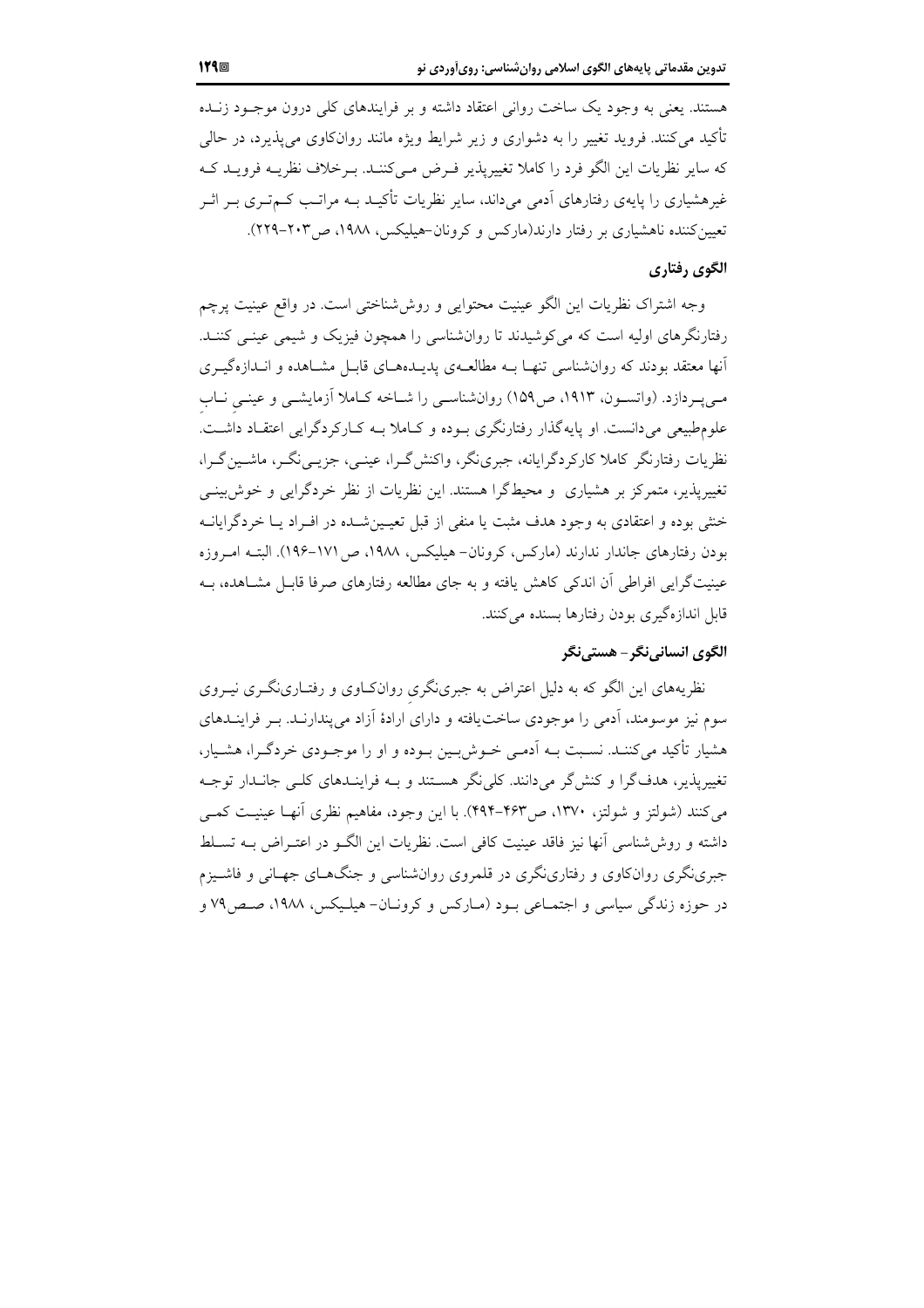٢٧٩). در واکنش به چنین فشارهایی، نظریات انسانی نگر و هستی نگ شکل گرفتنـد تــا آدمـی مجال پابد به تعالی و خودشکوفایی دست پابد و خود بتواند مسیر خویش را تعیین کند.

#### الگوي شناختي

به تدریج روانشناسان دریافتند که عینیت رفتاری گری، ناهشیاری روانکاوی و کنش گری و ارادهٔ آزاد انسانی نگری– هستی نگری سه مؤلفه مهـم و غیرقابـل اغمــاض هســتند. از ایــن رو، از درون رفتارینگری نظریه یادگیری اجتماعی میشل و بندورا جدا شد که قوانین یادگیری رفتاری را با توانمندی انتخاب موجود زنـده همـراه سـاخت. از دهــه پايـاني قـرن بيسـتم بـا گسـترش فن[وریهای رایانهای، نظریات شناختی جایگاه ویژهای در اندازه یک الگوی مستقل یافتند. ایــن نظریهها بسیار متنوع هستند. با این حال، عمدتا به اراده آزاد نسبی در کنار ماشـین گرایـی نسـبی اعتقاد دارند. درباره آدمی دیدگاهی خشی دارند که تغییرپذیر است و می توانـد بـه سـوی مثبـت حرکت کند. کنش گرایی، عینیت، خردگرایی، ساختی نگری و عینیت نسبی در نظریات ایــن الگــو به چشم می خورد (مارکس و کرونان- هیلیکس، ۱۹۸۸، ص۲۷۹). این نظریهها عمدتا کلبی نگ هستند و تنها نظریات مبتنی بر نظام پردازش اطلاعــات هســتند کــه بســیار جزیــی نگــر و عینــی (محتوابی و روش شناختی) می باشند. اگرچه وجود ناهشباری را می پذیرند، ولی اصیالت را به فرایندهای هشیار می دهند و معتقدند که در نهایت جاندار به کمک فرایندهای هشـیار مـی توانـد فرایندهای غیرهشیار را نیز مدیریت کند.

#### الگوی اسلامی پیشنهادی

نظریه یا نظریاتی که پایه در اصول پذیرفته شده اسلام داشــته باشــند و ضــمنا روش۵شناســی تجربی را در عمل اجرا کنند، کاملا شدنی است. چنان که در بندهای بالا نیز ذکر شد، یک نظریه بر پایه اصول فلسفی می تواند روش شناسی آزمایشی را نیز به کار گیرد و با این حال، هر نظریــه می تواند درجهای از تطابق با این روششناسی را داشته باشد. برای آغاز و پیشنهاد چنین الگویی بهتر است از قران کریم به عنوان منبع شکل گیری الگوی اسلامی روان شناسبی سـود جســت تــا جامعیت بیش تری داشته و از ابهامات وابسته به سـندیت احادیـث و روایـات پیشـگیری شـود. بنابراین، باید ببینیم موضع قران کریم در معیارهای دوازدهگانـه سـنجش نظریـات روانشـناختی چیست؟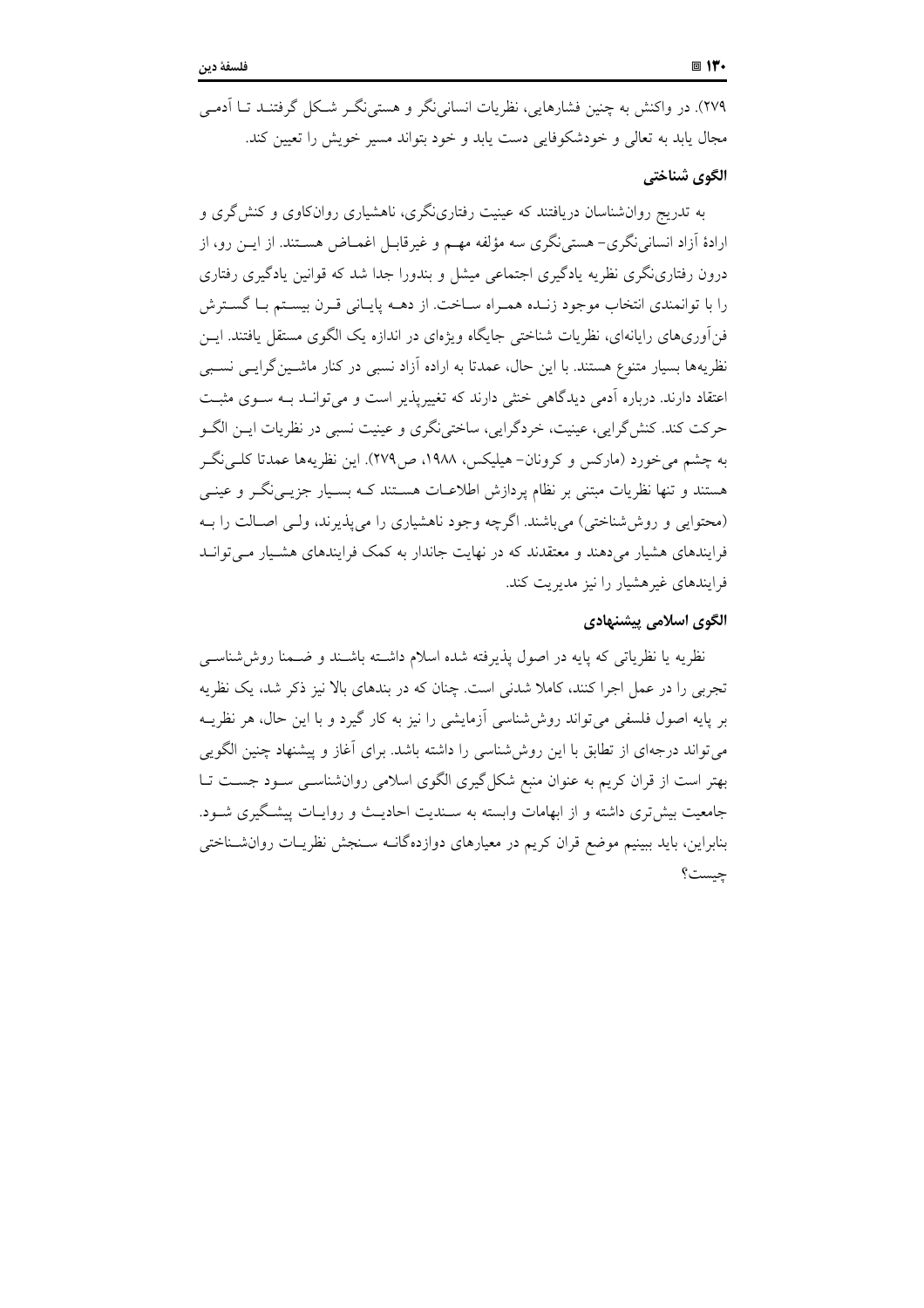جبرینگری در برابر ارادهٔ آزاد

در قرآن کریم آدمی دارای ارادهٔ آزاد توصیف شده است. اگر چــه خداونــد علــم پیشــینی و دانش و قدرت بیپایان دارد، ولی به آدمی اجازه داده است تا خود راه خویش را انتخـاب کنــد. انسان دارای شناخت (خرد، هوشمندی و منطق) و عواطف (دربرگیرندهٔ خواستهای هیجـانی و هواها) است و میتواند خـود مسـير زنـدگيش را انتخـاب كنـد. بـه عنـوان مثـال، قـراَن كـريم ميفرمايد: «لَهُ مُعَقِّبَاتٌ مِّن بَيْن يَدَيْهِ وَمِنْ خَلْفِهِ يَحْفَظُونَهُ مِنْ أَمْرِ اللَّهِ إنَّ اللَّــهَ لاَ يُغَيِّـرُ مَــا بقَــوْم حَتَّــي يُغَيِّرُواْ مَا بِٱنْفُسِهِمْ وَإِذَا أَرَادَ اللَّهُ بقَوْمٍ سُوءًا فَلاَ مَرَدَّ لَهُ وَمَا لَهُم مِّن دُونهِ مِن وَال»

«برای او فرشتگانی است که یی در یی او را بـه فرمـان خـدا از پـیش رو و از پشــتســرش پاسداری میکنند در حقیقت، خدا حال قومی را تغییر نمیدهد تا آنان حال خود را تغییر دهند و چون خدا برای قومی اسیبی بخواهد، هیچ برگشتی برای اَن نیست و غیر از او حمایتگری بـرای .<br>آنان نخواهد بود» (رعد، ١١). هم چنين قراَن كريم مىفرمايد: «ذَلِكَ بأنَّ اللَّهَ لَـمْ يَـكُ مُغَيِّـرًا نِّعْمَـةً أَنْعَمَهَا عَلَى قَوْم حَتَّى يُغَيِّرُواْ مَا بِأَنفُسِهِمْ وَأَنَّ اللّهَ سَمِيعٌ عَلِيمٌ»؛ /يـن [كيف\_ر] *بــاان سـبب اسـت كــه* ۔<br>خداوند نعمتبر ً را که پر قومبر ارزانبر داشته، تغییر نمبر دهد، مگر آنکه آنان آنچه را در دل دارنید، تغيير دهند و خيلا شنواي داناست (انفال، ۵۳).

هر دو آیه نشان می دهند که خداونـد ارادهاش را در طـول ارادهی آدمـی قـرار داده و بـه او اجازه داده تا خود مسیر زندگیش را انتخاب کند. آیات دیگری نیز در تأیید این نظر وجود دارند که برخی از آنها در زیر آمده است:

«إنَّا هَدَيْنَاهُ السَّبِيلَ إمَّا شَاكِرًا وَإِمَّا كَفُورًا»؛ ما راه را به او نشان دادیم، خواه شاکر و پــذيرا باشــد و خواه ناسياس (انسان، ٣).

«وَأَمَّا تَمُودُ فَهَدَيْنَاهُمْ فَاسْتَحَبُّوا الْعَمَى عَلَـى الْهُـدَي فَأَخَـذَتْهُمْ صَـاعِقَةُ الْعَـذَاب الْهُــونِ بمَـا كَـانُوا يَكْسبُونَ»؛ و اما ثموديان پس آنان را راهبري كرديم و[لي] كوردلي را بر هدايت ترجيح دادند پس به [كيفر] أنجه مرتكب مي شدند، صاعقه عذاب خفت أور أنان را فروگرفت (فصلت، ١٧).

«لاَ إكْرَاهَ فِي الدِّين قَد تَّبَيَّنَ الرُّشْدُ مِنَ الْغَيِّ فَمَنْ يَكْفُرْ بالطَّاغُوتِ ويُؤْمِن باللّهِ فَقَدِ اسْتَمْسَكَ بِـالْعُرْوَةِ الْوُتْقَىَ لاَ انفِصَامَ لَهَا وَاللَّهُ سَمِيعٌ عَلِيمٌ»؛ در دين هيچ اجباري نيست و راه از بي راهه به خوبي آشكار شده است، پس هر کس به طاغوت کفر ورزد و به خدا ایمان اَورد به یقین به دستاویزی اسـتوار که آن را گسستن نیست، چنگ زده است و خداوند شنوای داناست (بقره، ۲۵۶).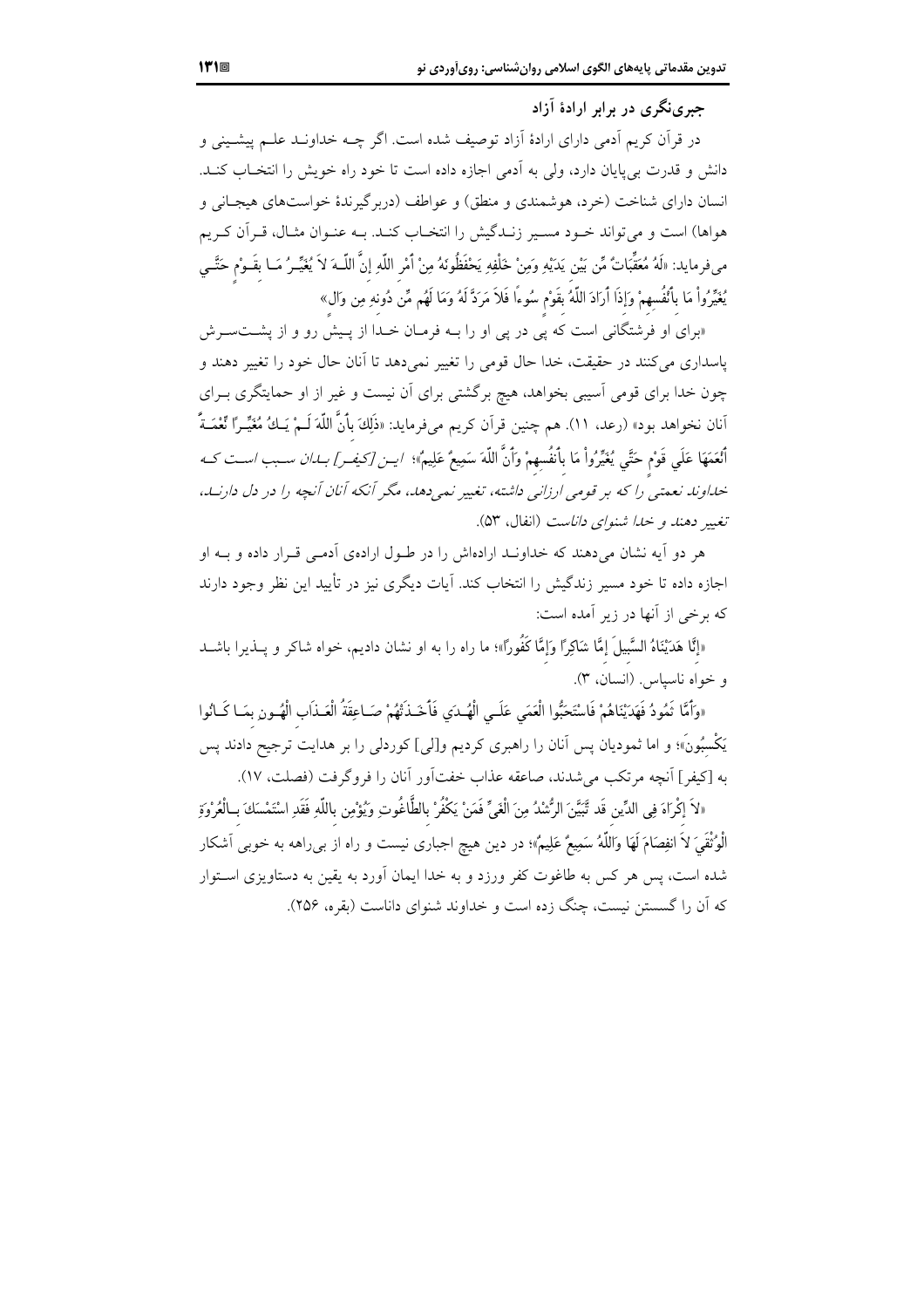«وَأَن لَّيْسَ لِلْإِنسَانِ إِلَّا مَا سَعَى وَأَنَّ سَعْيَهُ سَوْفَ يُرَى»؛ و اين كه براى انسان جز حاصـل تــلاش او نیست و [نتیجه] کوشش او به زودی دیده خواهد شد (نجم، ۳۹ـ۴۰). «کُلَّ امْرِئ بعَا کَسَبَ رَهِینٌ»؛ هر کسی در گروی دستاورد خویش است (الطُّور، ۲۱).

و هم چنین در ۵۰ آیهای که خداوند ریشهٔ کسب را به کار گرفته است، معنای ارادهی افـراد برای انتخاب نهفته است.

«وَمَنْ أَرَادَ الآخِرَةَ وَسَعَى لَهَا سَعْيَهَا وَهُوَ مُؤْمِنٌ فَأُولَئِكَ كَانَ سَعْيُهُم مَّشْكُورًا»؛ و هر كس خواهــان آخرت است و نهایت کوشش را برای آن بکنـد و مـؤمن باشـد، آناننـد کـه تـلاش آنهـا مـورد حق شناسي واقع خواهد شد (اسراء، ١٩).

«يَا أَيُّهَا الْإِنسَانُ مَا غَرَّكَ بِرَبِّكَ الْكَرِيمِ» اي انسان چه چيــز تــو را دربــاره پروردگــار بزرگــوارت مغرور ساخت (الانفطار، ۶).

مجموعهی آیات فوق همگی به روشنی به توانایی انسان در انتخاب رفتار مـورد نظـر اشــاره می کنند. انتخابی که با اجازهی خداوند بزرگ صورت می گیرد تا انسان بتواند نتیجه اعمال خـود را ببیند. به این ترتیب، الگوی اسلامی روانشناسی انسـان را دارای حــق انتخـاب و اراده آزاد می داند. یا این پیش فرض که خداوند قدرت بی پایانی است که این اختیبار را بـه آدمـی واگــذار کر ده است.

## خوش بینی در برابر بدبینی

به نظر می رسد، قرآن کریم اَدمی را به خوش بینی دربارهی خداوند دعوت می کند و از اَدمی می خواهد که همیشه نسبت به لطف خداوند امیدوار باشد و او را بهتـرین پشـتیبان و پـار خـود بداند. در بسیاری از آیات قرآن کریم (۴:۱۹؛ ۲:۲۱۶؛ ۱۷٪) آدمی نیز به این خــوش،بینــی نســبت به خداوند بزرگ دعوت شده است. به جز سورهی توبه، همهی سورههای قران و در مجموع بـه تعداد همهی سورهها اَیهی به نام خداوند بخشایشگر مهربان اَمده است که این خود گواه تأکیـد خداوند بر خوش بينې نسبت به اوست.

خداوند آدمے را اهریمنے در نظـر نمـی گیـرد. از دیـدگاه قـر آن کـریم، آدمـی بـا نگرشـی خداجویانه یا به دنیا می گذارد و بر پایهی خردی که خداوند به او بخشیده و توانیایی داوری و تمایز درست از نادرست و نیک از گناه، می تواند راه راست و درست و پاک را برگزیند. خداوند در داستان اَفرینش انسان در پاسخ به فرشتگانی که می گویند، اَیا موجودی را اَفریدی کـه خــون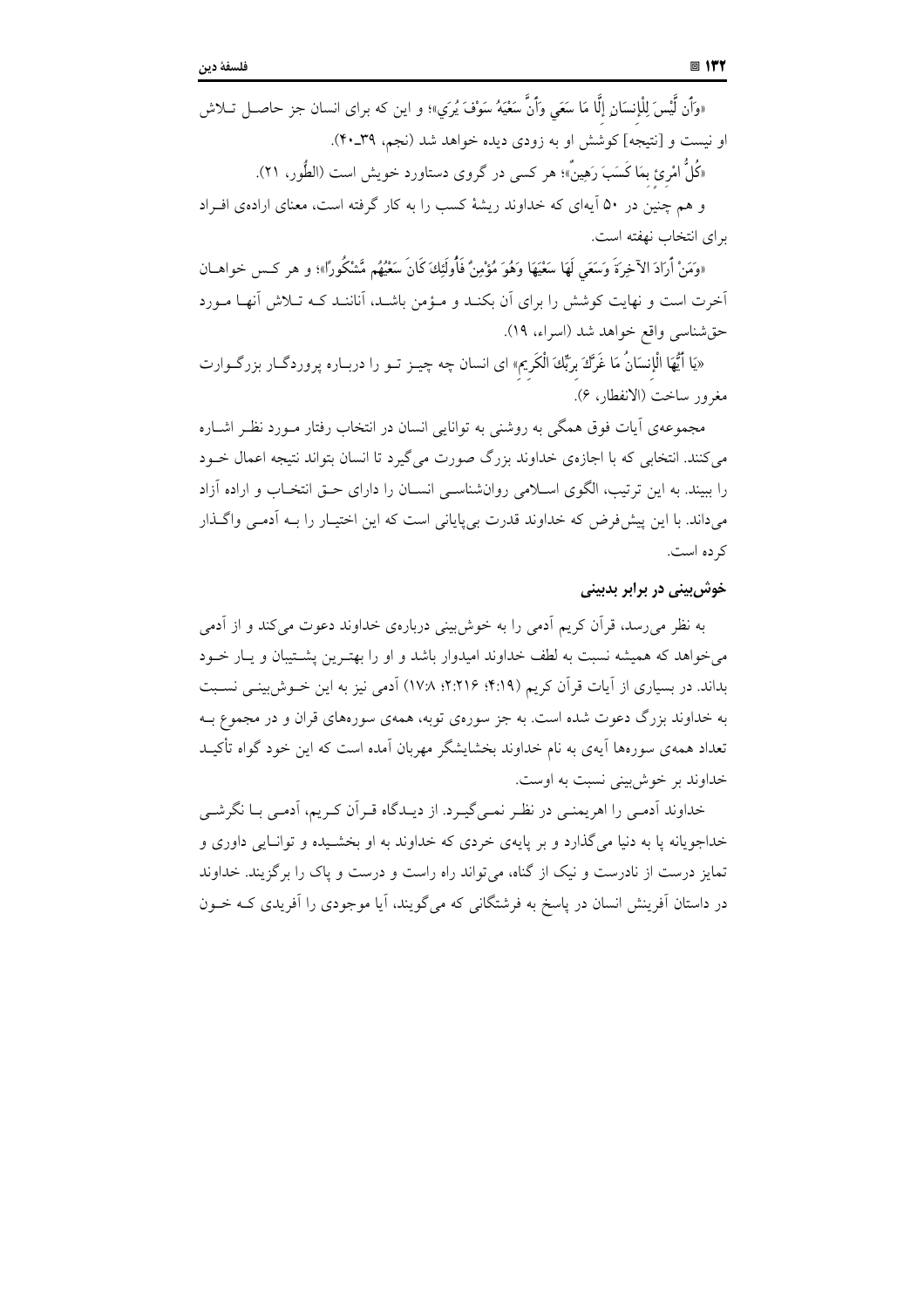.<br>خواهد ریخت؟ نگرشی خوش بینانه نسبت به اَدمی نشان میدهد و در جای دیگری میفرماید: «فَأَقِمْ وَجْهَكَ لِلدِّينِ حَنِيفًا فِطْرَةَ اللَّهِ الَّتِي فَطَرَ النَّاسَ عَلَيْهَا لَا تَبْدِيلَ لِخَلْـق اللَّـهِ ذَلِـكَ الدِّينُ الْقَيِّمُ وَلَكِنَّ أَكْثَرَ النَّاسِ لَا يَعْلَمُونَ»؛ پس روى خود را با گرايش تمـام بــه حــق بــه سوی این دین کن با همان سرشتی که خدا مردم را بر آن سرشته است، آفرینش خــدای تغییرپذیر نیست. این است همان دین پایدار، ولی بیشتر مردم نمیدانند (روم، ۳۰). بــه این ترتیب، خداوند آدمی را با خوشبینی دارای سرشتی پاک و خداجو معرفی میکند. از این زاویه، انسان به گونهای سرشتی این آمادگی را دارد تا به یاری سرشت خداجو و خردی که خداوند به او بخشیده راه درست را برگزیند. چنان که قرآن کریم میفرمایـد: «بَل الْإنسَانُ عَلَى نَفْسهِ بَصِيرَةٌ» به اين معنا كه انسان خود خويش را مـىشناســد (قيامــت، ۱۴). با این حال، این خوشبینی افراطی نبوده و تنها بـه ظرفیـت بـالقوهی أدمـی بـرای رهایی و پیروزی راستین در زندگی اشاره مـی کنـد. حـال آن کـه ممکــن اسـت آدمـی سرشت و خرد را کنار بگذارد و راه ناراستی پیشه کند. چنــان کــه خداونــد در ســورهی عصر مىفرمايد: «وَالْعَصْر إنَّ الْإنسَانَ لَفِي خُسْرٍ إنَّا الَّذِينَ آمَنُوا وَعَمِلُوا الصَّـالِحَاتِ وَتَوَاصَـوْا بالْحَقِّ وَتَوَاصَوْا بالصَّبْر» در اين سوره، اَدمى همچنان واجد ظرفيت زيان و اشــتباه دانســته شده است. چنان که خداوند در سوره یونس اَیهٔ ۱۲ میفرماید: «وَإِذَا مَسَّ الإِنسَانَ الضُّـرُّ دَعَانَا لِجَنبهِ أَوْ قَاعِدًا أَوْ قَآئِمًا فَلَمَّا كَشَفْنَا عَنْهُ ضُرَّةُ مَرَّ كَأَن لَّمْ يَدْعُنَا إلَي ضُرٍّ مَّسَّهُ كَذَلِكَ زُيِّنَ لِلْمُسْرِفِينَ مَا كَانُواْ يَعْمَلُونَ» و چون انسان را اَسيبي رسد، ما را به پهلو، خوابيده يا نشســته و یا ایستاده می خواند و چون گرفتاریش را برطرف کنیم، چنان می رود که گـویی مـا را برای گرفتاریی که به او رسیده، نخوانده است. این گونه برای اسـرافکاران آنچــه انجــام مىدادند، زينت داده شده است. و يا «وَيَدْعُ الإنسَانُ بالشَّرِّ دُعَــاءهُ بــالْخَيْر وَكَــانَ الإنسَــانُ عَجُولًا» (اسرا، ١١)، و انسان [همان گونه کـه] خیـر را فـرا مـی خوانـد [پیشــامد] بــد را می خواند و انسان همواره شتابزده است. به همین جهت است کـه خداونـد در سـوره انسان میفرماید: «انا هدیناه السبیل اما شاکراً و اما کفوراً» به این معنا کــه مــا راه را بــه او {انسان} نشان دادیم. چه سیاس گزارد و چه کفران ورزد و نادیده انگارد (الانسان، ۳). شاید بتوان آیات ۴ تا ۶ از سوره (التین) را نشانگر نگرش خداوند نسبت بـه انســان دانســت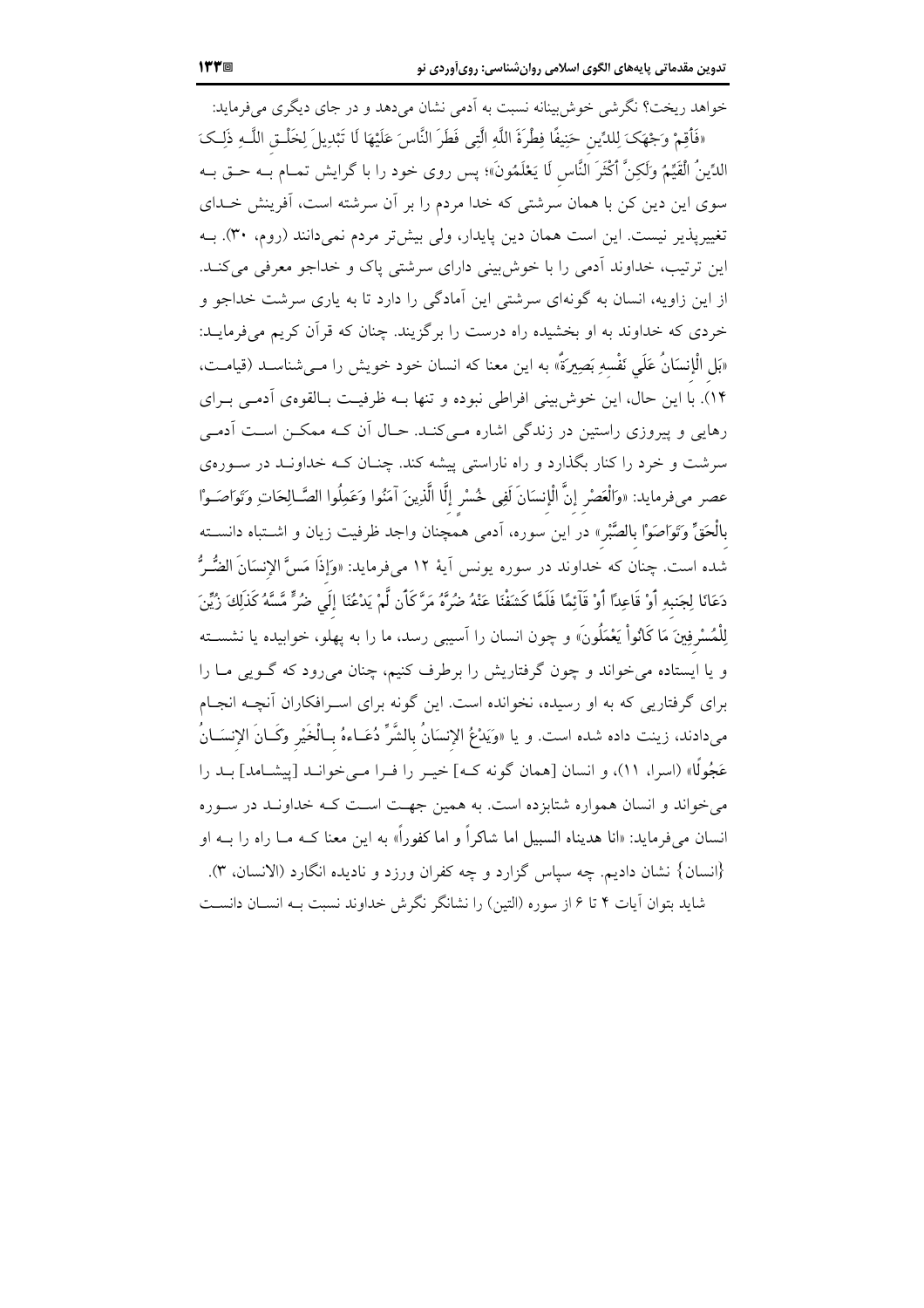که اَدمی را نیک سیرت، ولی دارای قابلیت اهریمنی میداند و تنها کسانی به ناراستی و پلیـدی سقوط نخواهند کرد که رفتاری نیک داشته باشند: «لَقَدْ خَلَقْنَا الْإِنسَانَ فِی أَحْسَن تَقْویم ثُـمَّ رَدَدْنـاهُ أَسْفَلَ سَافِلِينَ إِلَّا الَّذِينَ آمَنُوا وَعَمِلُوا الصَّالِحَاتِ فَلَهُمْ أَجْرُ غَيْرُ مَمْنُون

اگر بخواهیم در یک جمله نتیجه بگیریم، باید دیدگاه خداونـد نسـبت بـه انســان را انــدکی خوش بینانه تر از میانگین بدانیم. به این معنا که خداوند برای آدمی قابلیت نهـانی بـرای کمـال و تعالی و رستگاری قایل است. اگر چه همزمان او را واجد نیروهای اهریمنی کشـاننده بـه سـوی یلشتی نیز می(اند، ولی ظرفیت رستگاری مجموعا بیش تر از کژروی است.

## خردگرایی در برابر ناخردگرایی

قرآنکریم دارای ۴۹ مرتبه تکرار واژههای سرچشمه گرفته از «عقل» است. فعـل «تعقلــون» ۲۴ بار، «عقلوه» ۱ بار، «معقل» ۱ بار، «يعقلها» ۱ بـار و «يعقلــون» ۲۲ بـار در قــرآن تكــرار شــدهانــد. از ریشهی «فکر» نیز ۱۳ واژه تکرار شدهاند که اغلب آدمی را به اندیشیدن فرامی خوانند یا او را برای رفتار بی|ندیشه سـرزنش مـی)کننـد (مـثلاً ۱۳:۳؛ ۱۶:۱۱؛ ۶:۵۰). اکثـر ایـن آیـات یـا آدمـی را بـه خردورزی می خوانند، یا خردورزی او را توصیف میکننـد و یـا بـرای پرهیـز از خـردورزی او را سرزنش میکنند (تاریخٖنمای پارس قرآن). هم چنین در سوره رعد آیه ۱۶ و نیز سـوره انعـام آیــه ۵۰ میفرماید: «اَیا نابینا و بینا برابرند؟» و در سوره زمر اَیه ۹ میفرماید: «اَیا اَنـان کـه مـیداننـد و آنان که نمی دانند برابرند؟» یکی از روشن ترین آیات خداوند در این بـاره آیــه ۲۲ از ســوره انفــال است که می فرماید: «همانا بدترین جنبندگان نزد خداوند کران و گنگانی هستند که نمی اندیشند».

هیچ آیهای در قرآن کریم وجود ندارد که آدمی را بر پایه احساسات و هیجانات به سوی خــدا و زندگی پاک بخواند. از نگاه قرآن آدمی دارای احساسات و هــوای نفـس نیرومنــدی اســت، امــا می تواند آن را در مهار خرد و اندیشه خویش قرار دهـد. بنـابراین، از نگـاه قـرآن، آدمـی ظرفیـت کاملی برای خردگرایی و اندیشهورزی دارد. خرد در این مقاله به معنای عام (ابزاری و شـهودی و مانند آن) است و در برابر عواطف و هیجانات قرار می گیرد.

## کلی نگری در برابر جزئی نگری

به نظر می رسد، که خداوند آدمی را در کلیت خویش مورد نظر قرار مـی دهـد. از آنجـا کـه خداوند در مقام نظریهپردازی که به نقد و تفصیل نظریه خویش از دیدگاه روان شناختی بیـردازد، قرار ندارد، به ناچار بایستی نگرش قرآن را در این باره کشف کرد.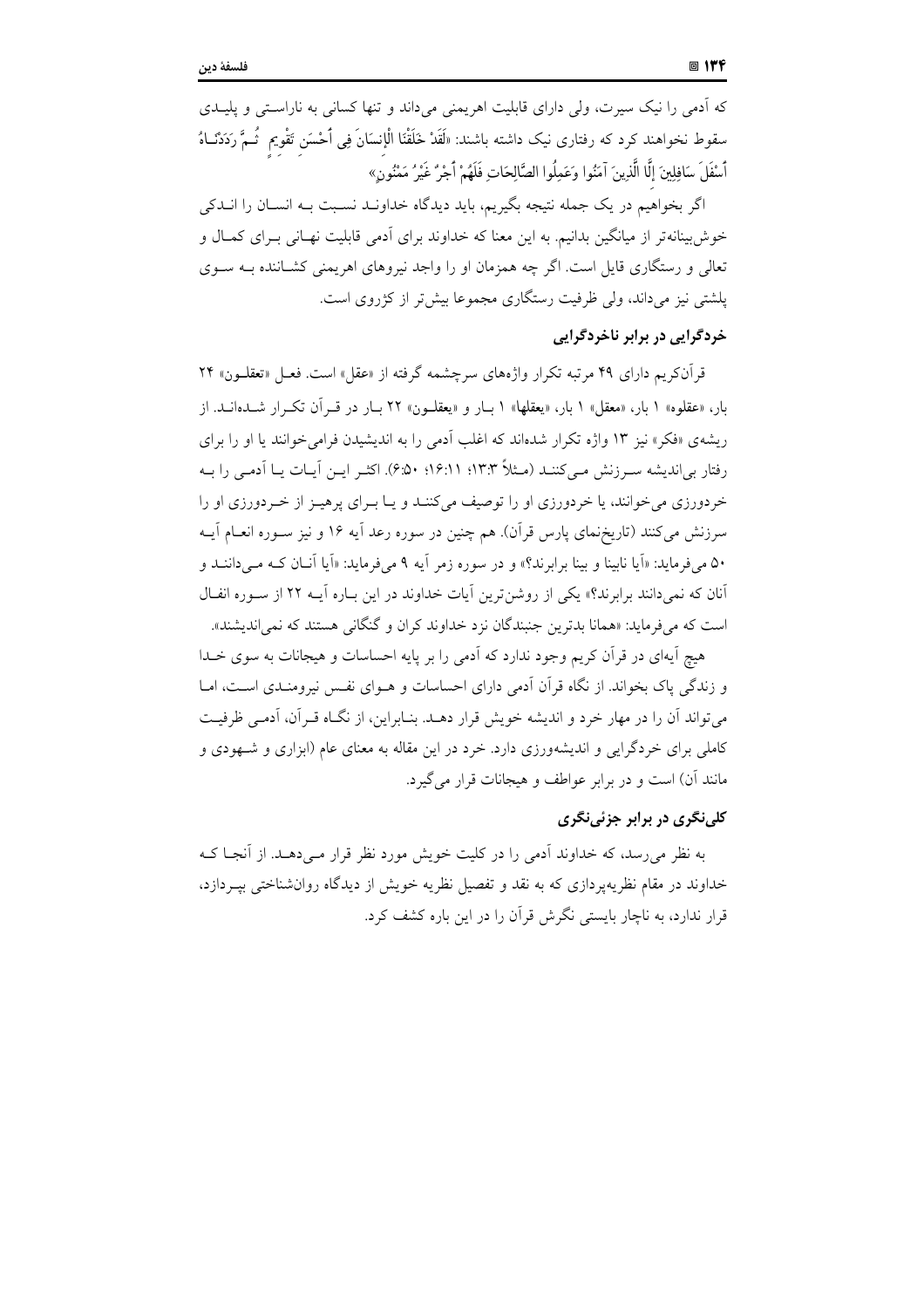اگر چه قرآن در سوره زلزال آیات ۷ و ۸ میفرماید: «فَمَن يَعْمَــلْ مِثْقَــالَ ذَرَّة خَيْــرًا يَــرَهُ وَمَــن يَعْمَلْ مِثْقَالَ ذَرَّة شَرًّا يَرَهُ» که حاکی از توجه و اندازهگیری همـه رفتارهــای اَدمـی از ریزتــرین تــا درشتترین آنها است، اما در نهایت، این مسیر کلی انسان است که فرجام و جایگاه پایـانی او را در دادگاه خداوندی مشخص می کند.

به عنوان مثال در سوره اعراف خداوند می فرماید:

«قُلْ إِنَّمَا حَرَّمَ رَبِّىَ الْفَوَاحِشَ مَا ظَهَرَ مِنْهَا وَمَا بَطَنَ وَالإِثْمَ وَالْبَغْىَ بغَيْر الْحَقِّ وَأَن تُشْـركُواْ باللّــهِ مَــا لَمْ يُنَزِّلْ بِهِ سُلْطَانًا وَأَن تَقُولُواْ عَلَى اللَّهِ مَا لاَ تَعْلَمُونَ»؛ بگو پروردگار من فقـط زشــتكارىهــا را چــه أشكارش [باشد] و چه پنهان و گناه و ستم ناحق را حرام گردانیده است و [نیز] اینکه چیـزی را شریک خدا سازید که دلیلی بر [حقانیت] اَن نازل نکرده و اینکه چیزی را که نمیدانید بـه خـدا نسبت دهيد (اعراف، ٢٣).

در این آیه خداوند اهمیت را به مسیر کلی زندگی انسـان داده اسـت و راه رسـتگاری را در یرهیز از شرک، گناه و نسبت ناروا به خداوند دانسته است. هم چنـین در سـوره انفـال خداونــد می فر ماید:

«يا أَيُّهَا الَّذِينَ آمَنُواْ إِن تَتَّقُواْ اللَّهَ يَجْعَل لَّكُمْ فُرْقَانًا وَيُكَفِّيرْ عَـنكُمْ سَـيِّئَاتكُمْ ويَغْفِيرْ لَكُـمْ وَاللَّـهُ ذُو الْفَضْل الْعَظِيم»؛ اى كسانى كه ايمان اَوردەايد، اگر از خدا پروا داريد، براى شما [نيروى] تشخيص [حق از باطل] قرار می دهد و گناهانتان را از شما مه زدایـد و شـما را مـی آمـرزد و خـدا دارای بخشش بزرگ است» (انفال، ۲۹).

و در آيۀ ٣٨ همين سوره نيز مي فرمايد:

«قُل لِلَّذِينَ كَفَرُواْ إن يَنتَهُواْ يُغَفِّرْ لَهُم مَّا قَدْ سَلَفَ وَإنْ يَعُودُواْ فَقَدْ مَضَتْ سُنَّةُ الأَوَّلِــين»؛ بــه كســانـى که کفر ورزیدهاند، بگو اگر بازایستند، آنچــه گذشــته اســت، برایشــان آمرزیــده مــیشــود و اگــر بازگردند، به یقین سنت [خدا در مورد] پیشبنیان گذشت.

هر دو آیه بر کلیت رفتار آدمی در هستی و در برابر خداوند تأکید می کنند و بیـان مــی دارنــد که اگر آدمی از رفتار نادرست بازگردد، بخشوده خواهد شد. زیرا بر پایــه آیــه ۴۸ ســوره نســاء، خداوند هر گناهی جز چندگانهپرستی و شرک را خواهد بخشید. نتیجه این کـه خداونــد ضــمن در نظر گرفتن ریز رفتارهای اَدمی، تأکید را بر جهت حرکت و هدف او قرار می دهد.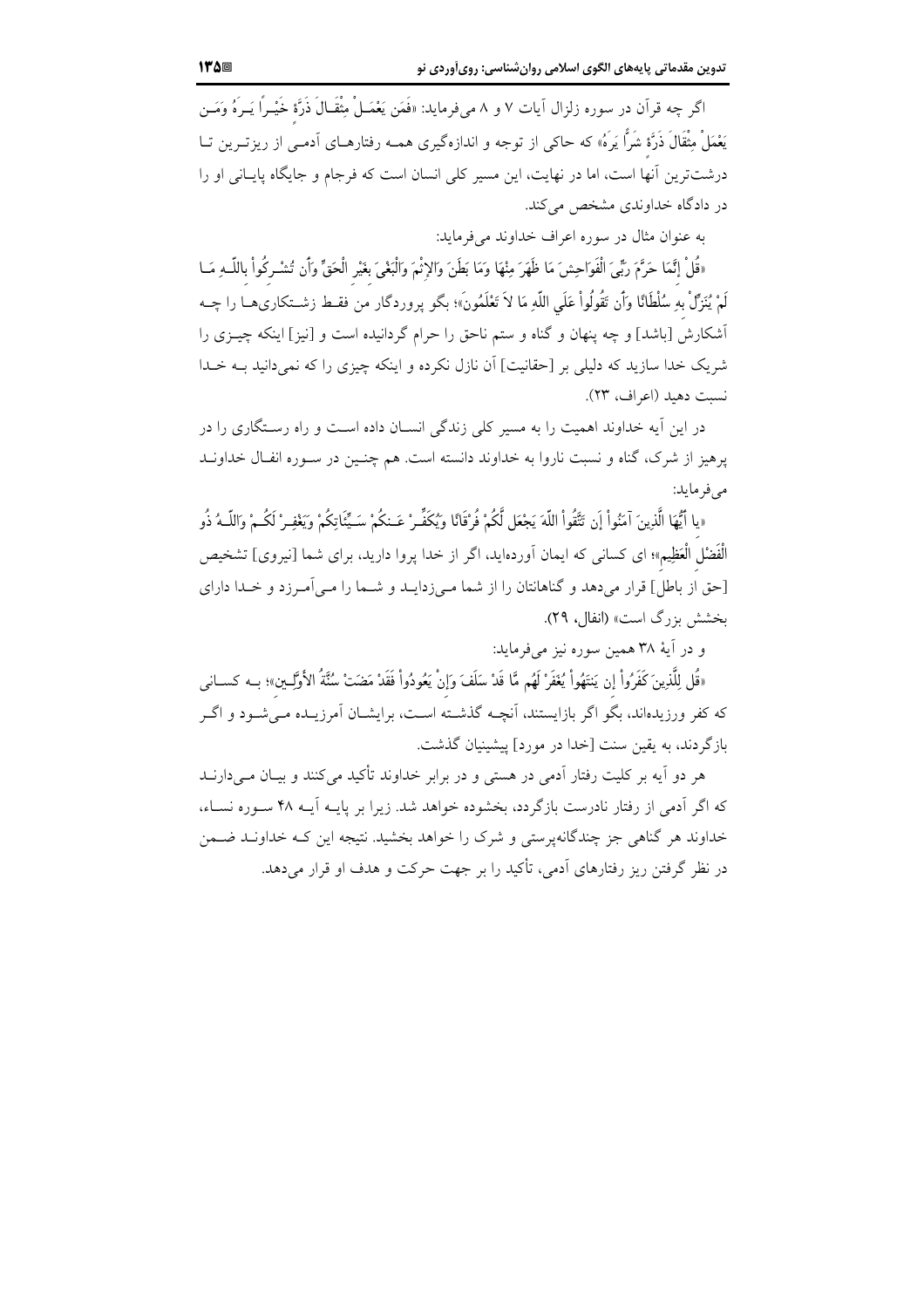ساختینگری در برابر محیط گرایی

در قرآن کریم نفس گاهی به معنای بخشی از سازمان روانی فرد ذکر شده و انواع مشخصــی از آن نام برده شده که هر یک کارکرد خاص خود را دارند. به عنوان مثال، نفس امـاره کــارکرد نفس است، هنگامی که به بدیها امر و سفارش می کند (یوسف، ۵۳). اساســا خداونــد آدمـی را واکنش گر و ماشین برروح در نظر نمی گیرد که تنها همچون پدیدههای بےجان بـه محرکـات محیطی پاسخ دهد. برعکس، از نگاه قرآن کریم، آدمی توانایی اندیشیدن و تصمیم گرفتن دارد و می تواند به «خودپایی» (قیامت، ۱۴) بپردازد. هـر کـس (نفـس) سـزای نیـک و بـد رفتـارش را درمی یابد (غافر، ١٧). گاهی نفس او را به بدیها سفارش میکند و گاه همـین نفـس بــه وجــود خداوند باوري ژرف دارد كه خداوند او را به خود مي خواند (فجر، ٢٨).

بنابراین، آدمی در قرآن کریم دارای یک ساخت روانشـناختی اسـت کـه گرچـه بـه معنـای روانشناختی به تفصیل بیان نشده است، ولی به اندازه کافی درباره وجود اَن اَیــات قراَنــی ارایــه شدهاند.

<mark>تغییرپذیری در برابر تغییرناپذیری</mark> اساسا تأکید پیوسته قرآن کریم بر تغییرپذیر بــودن آدمــی است و همواره آدمی را به دگرگونی به سوی «الله» می خواند. اگر قرار بود که آدمـی تغییرنایــذیر باشد، پایههای دین به کلی متزلزل می گردید، زیرا ادیان برای تغییر مسیر آدمی از چندگانهپرستی و نادرستی به یکتاپرستی و نیکبی فـرود اَمـدهانـد. اَیـات فـراوان (١٣:١١؛ ٨:۵٣؛ ٠.٣: ٠.١٣)؛ ٢٣:٢٣؛ ٢٣:٢٣) از اين نكته حمايت مي كنند.

## کنش گری در برابر واکنش گری

مجموعه آیاتی که اراده آدمی، تغییریذیری، خردگرایی و ساختی نگری او را تبیین مبے کننـد، بیانگر کنش گری آدمی هستند. از نگاه قرآنکریم، آدمـی بــه محـرک6ـای برونــی واکـنش نشــان می دهد و فعالانه اهداف خود را جستجو می کند. اگر راه به خطا بیرد، فعالیتی زیانکارانه خواهــد داشت و اگر در مسیر درست حرکت کند، سرانجامی نیک خواهد داشت. هنگامی که خداوند از آدمی می پرسد، ای فرزندان آدم آیا از شما پیمان نگرفتم که شـیطان را نیرســتید؟ (پـس، ۶۰) بـه همین صورت، به فعال بودن نفس آدمی در انتخاب و عمل اشاره می کند.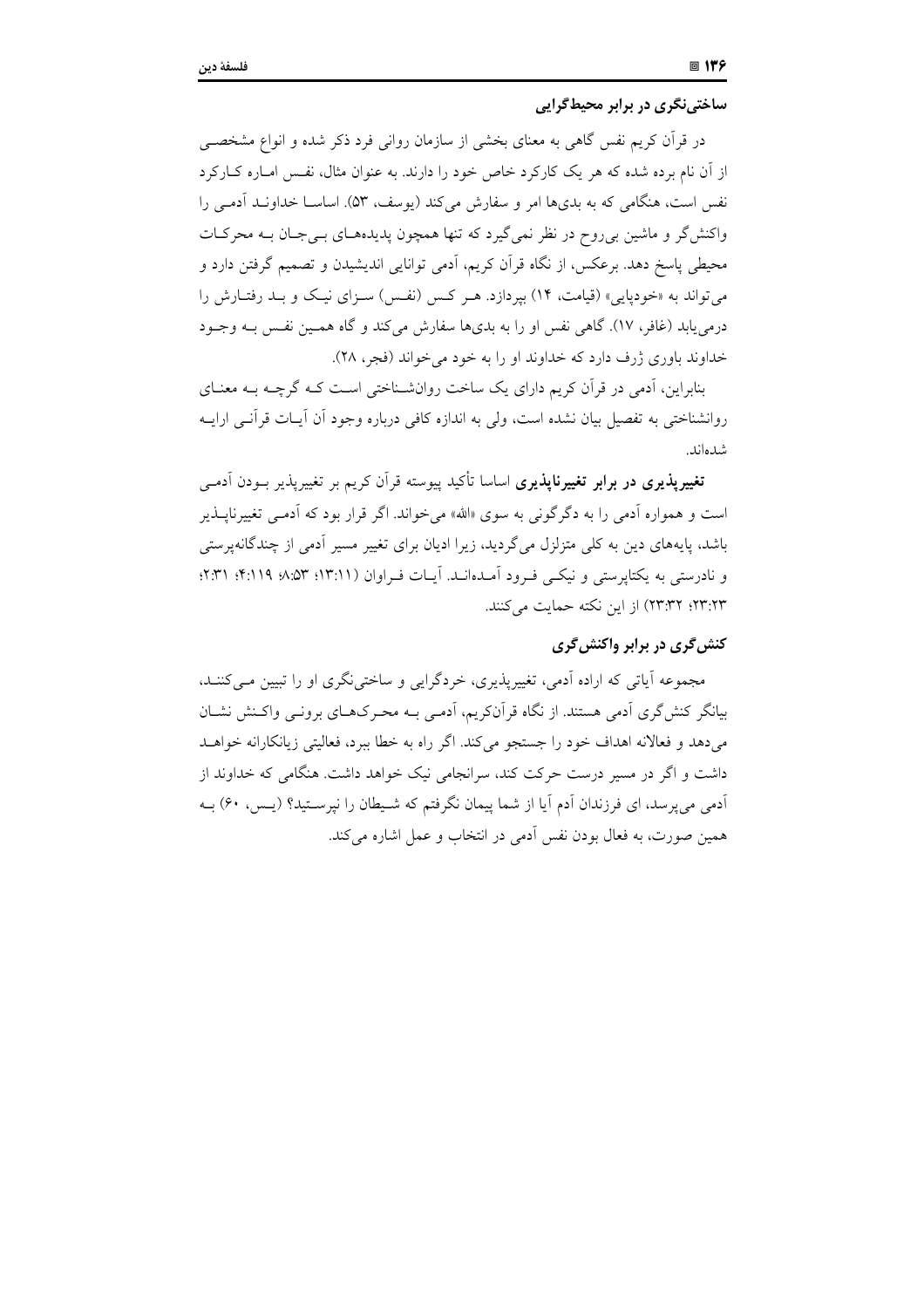## تمرکز بر هشیاری در برابر ناهشیاری

خداوند به روشنی اَدمی را موجودی هشیار میداند و مــیفرمایــد: «بَــل الْإنسَــانُ عَلَــی نَفْســهِ بَصِيرَةٌ» (سوره قيامت، آيه ١۴). هم چنين در سوره يوسف ميفرمايد: «بگو اين است راه من کـه من و هر کس که پیروی|م کرد با بینایی {بینش} به سوی خدا دعوت میکنیم» (یوسف، ۱۰۸). هم چنین خداوند در سوره الحجر پس از بیان سرگذشت بـدکاران، مـیفرمایـد: همانـا در ایــن {كيفر } براي هوشياران يندها است (حجر، ٧۵). هم چنـين، هرگــاه خداونــد از انتخــاب و اراده انتخاب سخن می گوید، آن را با مسؤولیت همراه می داند و بدیهی است که خداوند مهربانی ک از رگ گردن به آدمی نزدیکتر است و در روزی که زن و فرزند و برادر و پدر و مـادر بــه کـار ادمی نمی اید، مهربانترین مهربانان است، مسؤولیتی بدون هشیاری به اَدمی نخواهد سپرد. حتی خداوند همواره در قرآن آدمی را بـه هشیاری دعـوت مـی کنـد (۶:۳/ ۰۴:۶۸؛ ۰۴:۶۸) ۶۸۷:  $(\Upsilon \vee \cdot) \wedge$ 

## کارکردگرایی در برابر هدفگرایی

اگر قرار باشد، آدمی مورد پسند خدای بخشایشگر قرار گیرد به نـاگزیر بایــد در راه او گــام بردارد. خداوند آدمی را پیوسته می آزماید تا آدمی خود دریابد که در راه رسیدن بــه آرمــانهــا و اهدافش چقدر پایدار است؟ آماج رستگاری در اسلام برهیز از چندگانهپرسـتی، دروغ!ســتن بـه خدا و حرکت در مسیر او است. با این حـال، صـرف حرکـت بـه سـوی خداونـد آدمـی را بـه رستگاری می رساند، اگر چه به تمامی هدف خویش نرسیده باشد. از ایـن بایـت مـی تـوان نگـاه قرآن به آدمی را تا حدود زیادی هدف گرا دانست. خداوند در سوره اسراء می فرماید: «وَمَــنْ أَرَادَ الآخرةَ وَسَعَى لَهَا سَعْيَهَا وَهُوَ مُؤْمِنٌ فَأُولَئِكَ كَانَ سَعْيُهُم**.** مَّشْكُوداً»؛ و هر كس خوا*هيان أخبرت است* و نهایت کوشش را برای آن بکند و مؤمن باشد، آنانند که تلاش آنها میورد حتی شناستی واقع خواهد شد (اسرا، ۱۹).

از این رو، برای قرآن صرف تلاش در جهت مستقیم و راه رستگاری کافی است و هر کس به هر میزان که بتواند در این مسیر گام بردارد، رستگار خواهد بود. خداوند سـزای بــد را بــرای رفتار نادرست قرار داده است و به همان اندازه عمل فرد او را سزا خواهد داد، ولی هرگاه آدمے رفتاری نیک نشان دهد، بی اندازه سزای نیک خواهد دید (غافر، ۴۰).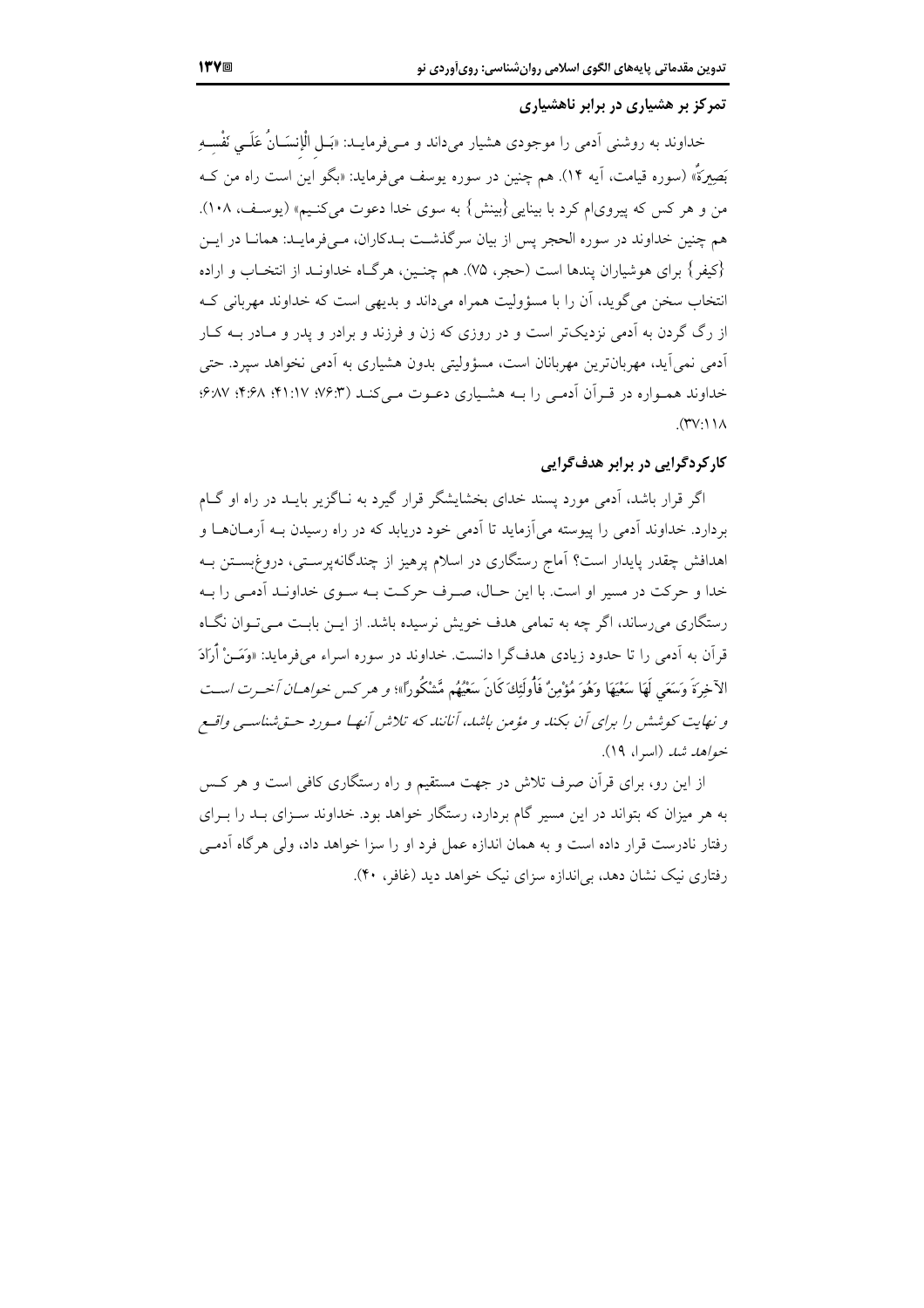نتيجه

روانشناسی که زادگاهی در دانش آزمایشی اثباتیگری غربی دارد، لزوما در تعارض با دین و به ویژه دین اسلام نیست. از یکسو خداوند مطالعه قوانین طبیعی را که خود آفریده منع نکرده و از سوی دیگر، روانشناسی با نگرش آزمایشی می تواند سرچشـمهای در فلسـفه اسـلامی داشـته باشد تا یافتههایش با ارزش های دینی هماهنگ باشد. به علاوه، انتظار از یک روانشناسی اسلامی برای پاسخ دادن به پرسشهایی که وظیفه الهیات یا فلسفه است، دشوار ساختن راه بـرای ادامـه ندادن آن می تواند محسوب شود. بنابراین، می توان به روان شناسی اسلامی به عنوان شباخهای از دانش آزمایشی اندیشـید کـه پایـههـای نظـری خـود را از فلســفه اســلامی گرفتـه و در عرصـه آزمایشگری به رقابت با رویآوردهای اثباتی گری، انسانی نگری و هستی نگری پرداخته است.

انسان از دید خداوند یکتا موجودی است که کـاملا جزئـی از هسـتی اَفریـده شـده توسـط خداوند است. خداوندی که علم و قدرت و حکمت و مهر بی پایان دارد. اَدمی در برابر خداونــد هیچ هم به حساب نمی آید. اما اراده خداوند بر این قرار گرفته که آدمی با اراده آزاد و اختیـار و به پاری امکاناتی که خداوند در اختیار او قرار داده است، راه راست را بیابد و در آن مسـیر گـام بردارد. خداوند ارادهاش را در طول اراده آدمی قرار داده و به آدمی در این جهان مهلت داده ک در مسیر درست یا نادرست حرکت کند. با این حال، خداوند در کنـار بخشایشـگری بـی،یایـان، امکانات عقلی و عاطفی لازم را نیز برای حرکت در مسیر یکتاپرستی و نیکسی را هـم در اختیـار آدمی قرار داده است. خرد، هشیاری، امکان تغییر و دگر گونی، امکانات خودشکوفایی (که کمپال آدمی را در ایمان و تقوا میداند) و سازمان روانی و نیروی لازم برای تشخیص خـوب از بـد و حرکت به سوی درستی را به آدمی بخشیده است. چنان که ملاحظه می شود، الگـوی پیشـنهادی برای روان شناسی اسلامی در محورهای گفتـه شـده شـباهتهـا و تفـاوتهـایی دارد. همچـون انسانی نگری– هستی نگری تا حد زیادی به اراده آزاد (البته نه بی پایان) اعتقاد داشته و نسبت بـه توانایی آدمی در یافتن مسیری درست در زندگی خوشبین است، همچـون شـناختینگـری و انسانی نگری– هستی نگری خردگرا است، همچـون روانشناسـان گشـتالتی و نیـز انسـانی نگـر – هستی نگر بر کلیت رفتار تأکید می کنند. هم سـاختار و هــم محـیط را بــه دور از افراطـی نگــری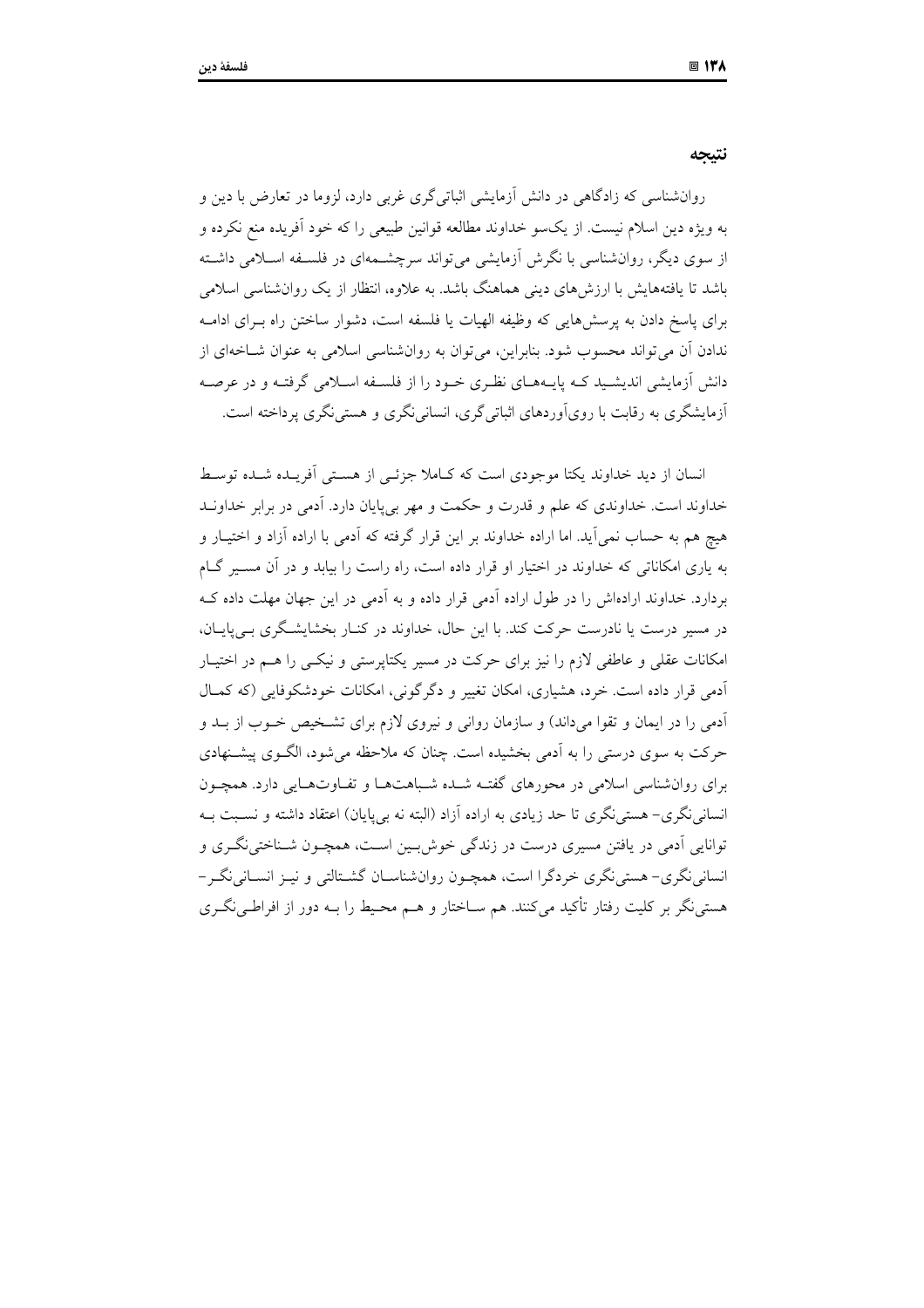رفتارینگری و روانکاوی مد نظر قرار میدهد. مانند اغلب الگوهای روانشناختی موجود آدمے را تغییرپذیر می داند. برخلاف رویآورد رفتارینگری که آدمی را صرفا واکنش گر تلقی مبی کنـد و روانکاوی که تا حد زیادی آدمی را واکنشگر میداند و البته در شـباهتی بسـیار بــا رویآورد انسانی نگری– هستی نگری اَدمی را تا اندازهای زیاد کنش گر میداند. اَدمـی فعـال اسـت و خـود مسؤول عمل و تصمیمات خویش است. بـرخلاف الگوهـای زیســتشـناختی و روانکــاوی و همانند الگوی شناختی بیشتر هشیار است و رفتارهایش را اغلب هشیارانه انتخاب می کنـد. بـا این وجود، افراط گرایی انسانی نگر– هستی نگر را کنار می نهد. در نهایت، در الگوی روان شناسبی اسلامی بیش تر کارکرد افراد و مسیر حرکتشان اهمیت دارد. هدف بسیار مهم است، ولـی مـلاک ارزیابی افراد نه رسیدن به هدف، که حرکت کردن در مسـیر آن اهمیـت چشــمگیر دارد. از ایــن بابت می توان آن را تا اندازهای کارکردگرا دانست.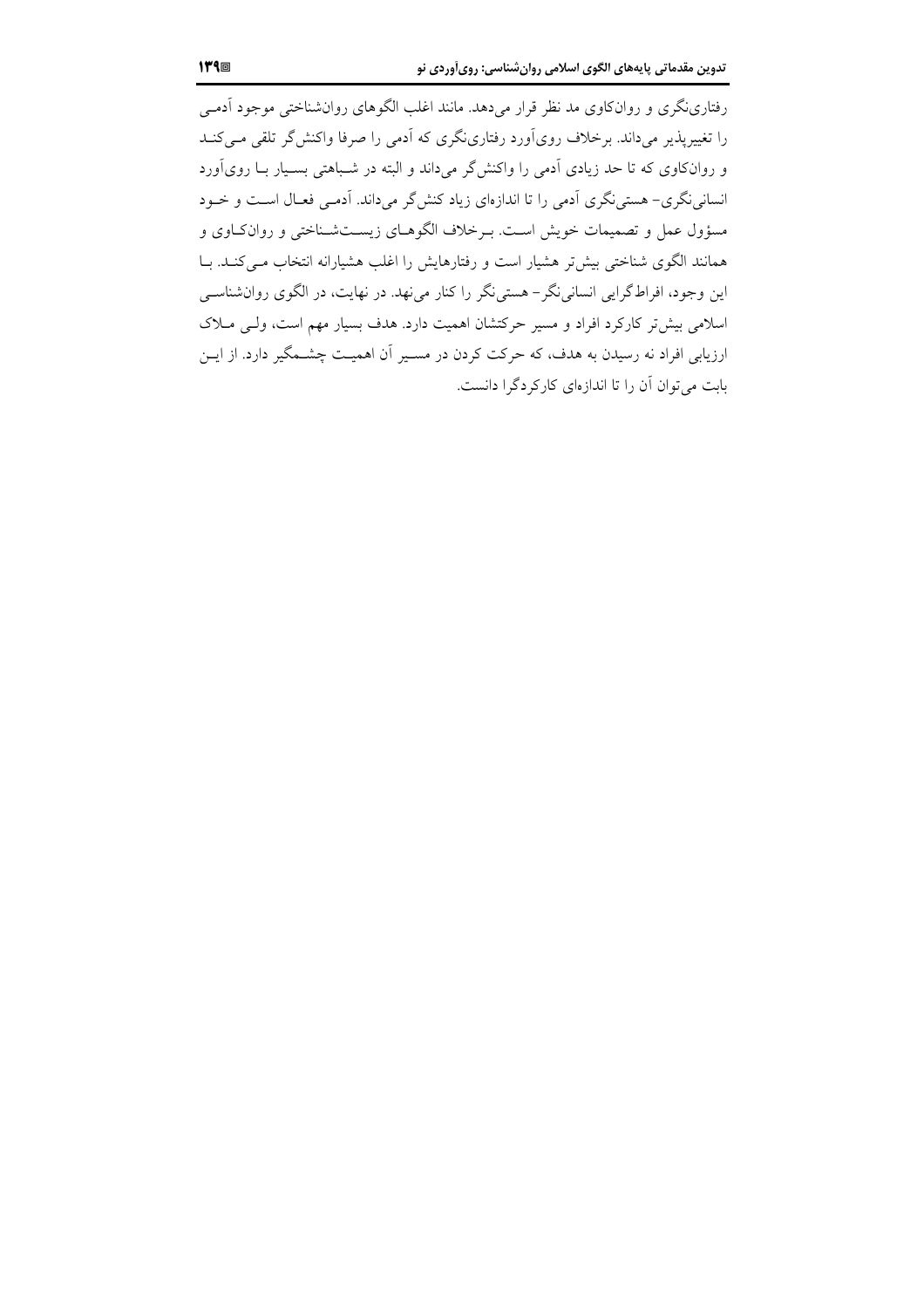## منابع و مأخذ

- ۱. اکاشا، سمیر (۱۳۸۷)، *"فلسفهی علم"*، ترجمه پناهنده، هومن. تاریخ انتشار به زبان اصــلمی ۲۰۰۲، تهران، دانش معاصر.
- ۲. بلند، حسن (۱۳۸۲)، *"بنیاد کمّی سازی دین ورزی"*، چکیده مقالات همایش مبانی نظری و روانسنجی مقیاس های دینی، قم، پژوهشکده حوزه و دانشگاه.
- ۳. بني جمالي، شكوهالسادات و احدي، (۱۳۸۶)، "علم *النفس از ديدگاه دانشمندان اسلامي و* تطبی*ق أن با دوان شناسی جدید"*، تهران، دانشگاه علامه طباطبایی.
	- ۴. يوير، كارل ريموند (١٣٧٠)، "م*نطق اكتشاف علمي"*، ترجمه: احمد آرام، تهران، سروش.
- ۰. حسینی، سید ابوالقاسم (۱۳۶۴)، *"بررسی مقدماتی اصول روان شناسبی اسلامی"*، مشبهد، أستان قدس رضوي.
- ۶. دفتر همکاری جوزه و دانشگاه (۱۳۷۴)، "ر*وان شناسی رشد با نگرشی به منبایع اسپلامی*"، تھ ان، سمت.
- ۷. ریاضی، حشمتالله (۱۳۶۰)، "آمـوزش و پـرورش بـر مبنـای روانشناسـی و روانکـاوی اسلامي"، تهران، گنجينه.
- ۸ سروش، عبدالكريم (۱۳۸۲). *"علم چيست، فلسفه چيسـت؟"*، تهـران، مؤسســه فرهنگــي صر اط.
	- شولتز، دوان یی (۱۳۸۰)، *"روانشناسی کمال"*، ترجمه گیتی خوش دل، تهران، نشر پیکان.  $\mathcal{A}$
- ۱۰. شولتز، دوانLپی؛ شولتز، سیدنی آلن (۱۳۷۰)، *"تاریخ روانشناسی نوین"*، ترجمهٔ علـی|کبـر سیف، حسن پاشا شریفی، خدیجه علی اّبادی و جعفر نجفی زند، تـاریخ انتشـار بــه زبـان اصلے ۱۹۸۷، تھران، رشد.
- ۱۱. عثمان، عبدالكريم (۱۳۶۷)، *"روان شناسي از ديدگاه غزالي و دانشمندان اسلامي"*، ترجمـه سيد محمدباقر حجتي، انتشار متن اصلي ١٩۶٢، تهران، نشر فرهنگ اسلامي.
- ۱۲. کوکبه، فرخ و مالک، ایــوب (۱۳۷۸)، *"طــرح موضــوع "نفــس" در روان شناســی اســلامی :* مفهوم نفس حافظ کلیت و یکیارچگی روانشناسبی در انســان"، خلاصــه مقـالات همـایش جهانی بزرگداشت حکیم ملاصدرا<sup>(ره)</sup>، تهران، ستاد بزرگداشت حکیم ملاصدرا<sup>(ره)</sup>، ص ۲۷۸.